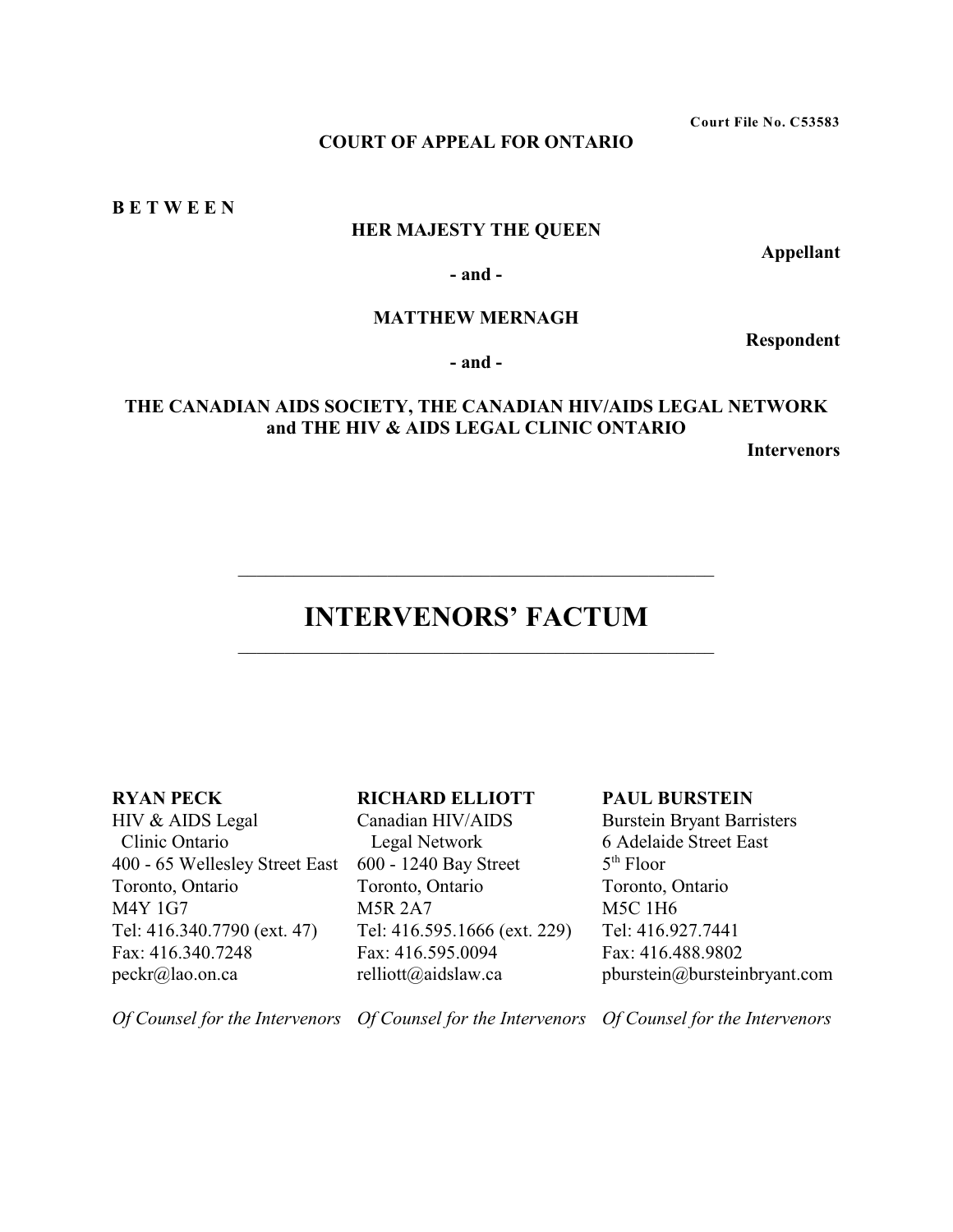**Court File No. C53583**

# **COURT OF APPEAL FOR ONTARIO**

**B E T W E E N** 

## **HER MAJESTY THE QUEEN**

**Appellant**

**- and -**

## **MATTHEW MERNAGH**

**Respondent**

**- and -**

# **THE CANADIAN AIDS SOCIETY, THE CANADIAN HIV/AIDS LEGAL NETWORK and THE HIV & AIDS LEGAL CLINIC ONTARIO**

**Intervenors**

# **INTERVENORS' FACTUM** \_\_\_\_\_\_\_\_\_\_\_\_\_\_\_\_\_\_\_\_\_\_\_\_\_\_\_\_\_\_\_\_\_\_\_\_\_\_\_\_\_\_\_\_\_\_\_\_\_\_\_

## **PART I - STATEMENT OF THE CASE**

1. The Respondent Mernagh "suffers from the debilitating effects of fibromyalgia, scoliosis, seizures and depression". As the trial Judge found, prescription medications have failed to provide him adequate relief from the constant pain associated with his medical conditions. Marihuana eases the Respondent's symptoms and allows him to function. The *Controlled Drugs and Substances Act* ("*CDSA*") brands the Respondent a criminal for his use of marihuana to treat his serious illnesses unless and until he can find a doctor who will sign his application for a criminal exemption pursuant to the *Marihuana Medical Access Regulations* ("*MMAR*"). Despite his diligent efforts over the years, the Respondent has been unable to find a doctor who will fairly consider the merits of his application. As a result of cultivating his own supply of medical marihuana while he continued his search for a supportive doctor, the Respondent was charged with production contrary to s. 7(2)(b) of the *CDSA*.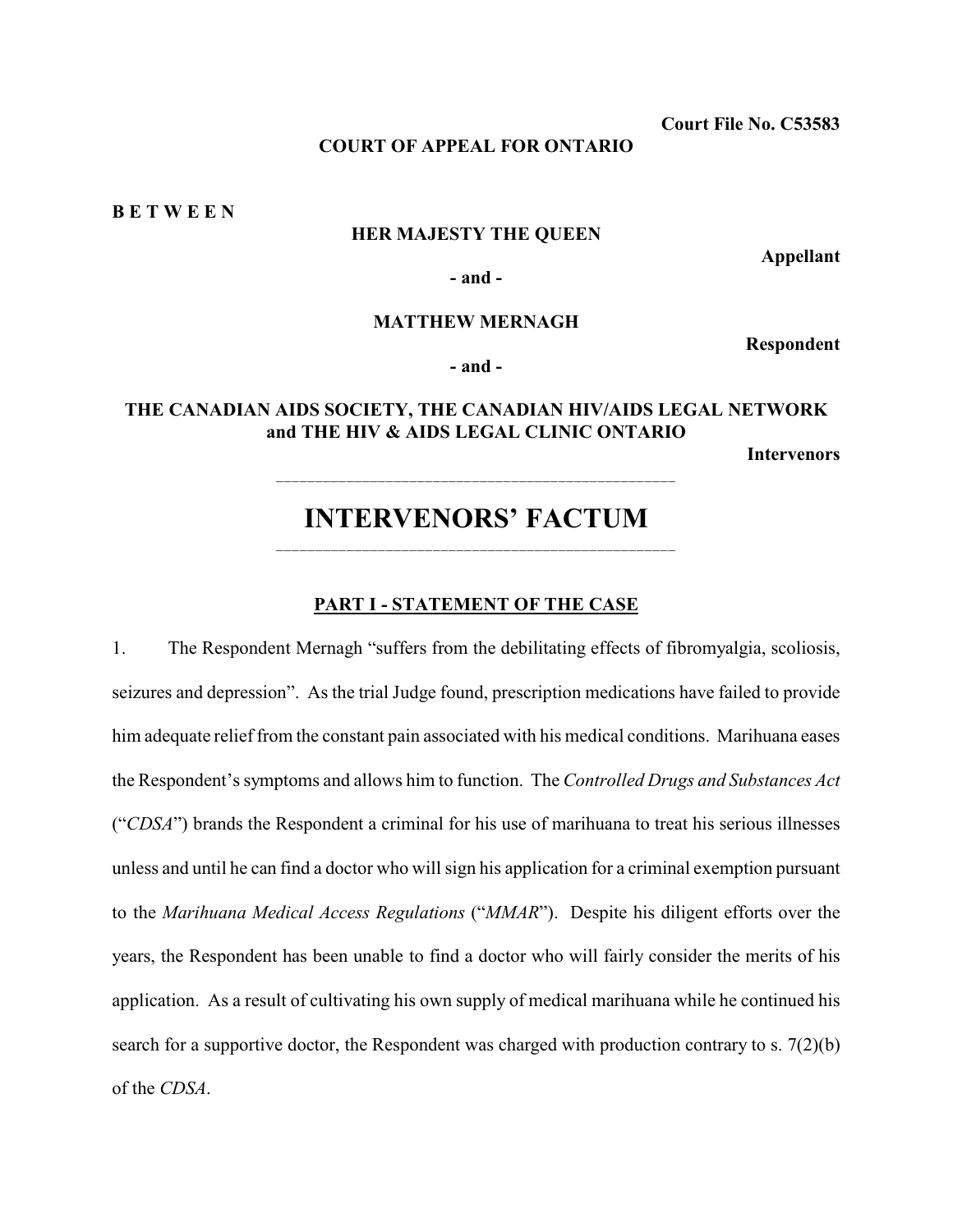2. In defence of the charge, the Respondent challenged the constitutionality of the offence provision on the basis that Canada's most current medical marihuana regime, as set out in the *MMAR*, failed to provide an adequate means for a legitimate medical user like him to obtain a lawful exemption from the criminal prohibition. On April 11, 2011, after having heard eight days of *viva voce* evidence and considering "a large volume of documentary and affidavit evidence" (including the expert evidence filed in *R. v. Berens*), Taliano J. held that the current *MMAR* regime violates s. 7 of the *Charter* by effectively depriving seriously ill persons, such as the Respondent, of an effective means to access the Government's exemption from the criminal prohibition on medical marihuana. Taliano J. issued a declaration that the *MMAR* and ss. 4 and 7 of the *CDSA* were of no force and effect, commencing three months from that date. Taliano J. also issued the Respondent an immediate exemption from the criminal prohibitions in ss. 4 and 7 of the *CDSA*.

3. On April 18, 2011, the Crown appealed against the decision of Taliano J. On March 23, 2012, Associate Chief Justice O'Connor granted permission for the Canadian AIDS Society, the Canadian HIV/AIDS Legal Network and the HIV & AIDS Legal Clinic Ontario (hereinafter "the Intervenors") to jointly intervene in this appeal. (Permission to intervene was also granted to the CCLA and the BCCLA)

4. The Intervenors support the position of the Respondent in seeking to uphold the trial Judge's declaration. The Intervenors also endorse the submissions made by the CCLA and the BCCLA in support of the Respondent's position. The Intervenors, limit their submissions to the following three points: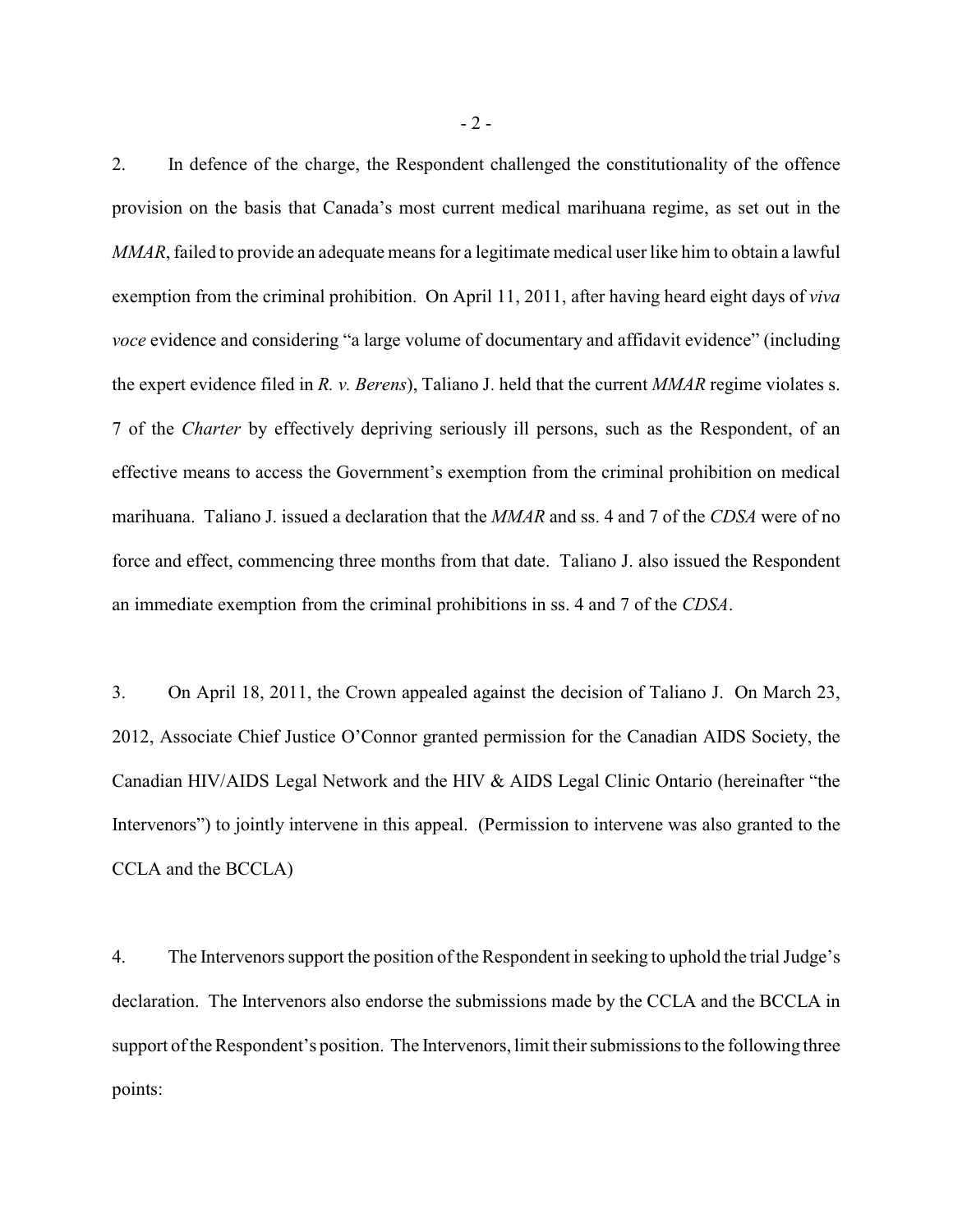(1) Contrary to the submissions of the Appellant Crown, certain legislative facts concerning the medicinal use of marihuana have been well established and have been repeatedly accepted by this and other appellate courts.

(2) In addition to the constitutional failings identified by the trial Judge, the "access" provisions in the *MMAR* are not in accordance with the principles of fundamental justice because they are not rationally connected to any of the state's objectives and/or because they fail to afford a medicinal marihuana applicant adequate procedural fairness on a matter of critical importance to their liberty and security of person interests.

(3) Assuming that this Court accepts that some period of temporary suspension of the declaration of constitutional validity is appropriate, this Court should also impose conditions allowing for the immediate protection of the s. 7 interests of medicinal marihuana applicants.

Each of these submissions will be dealt with more fully below.

### **PART II - SUMMARY OF THE FACTS**

### **A) Introduction**

5. The Appellant Crown contends that, without the requisite medical opinion supporting their *MMAR* applications, the patient witnesses who testified at trial cannot rightly be classified as "legitimate" medical marihuana users. The Respondent answers by pointing out that, like the courts in *Parker* and *Hitzig*, Taliano J. was presented with sufficient medical information from which he could make findings that the patient witnesses were seriously ill people for whom marihuana provided relief. The real issue, however, is the fact that all of these patients were legitimate medical marihuana *applicants* who were entitled to have their requests for criminal exemptions considered fairly and in a timely manner, that is, other than by getting arrested and charged with an offence under the *CDSA* (like the Respondent) or by having to volunteer to be a witness in someone else's criminal trial (like the other patient witnesses). Regrettably, despite more than a decade of court challenges and a number of decisions emphasizing the need for effective access to such medical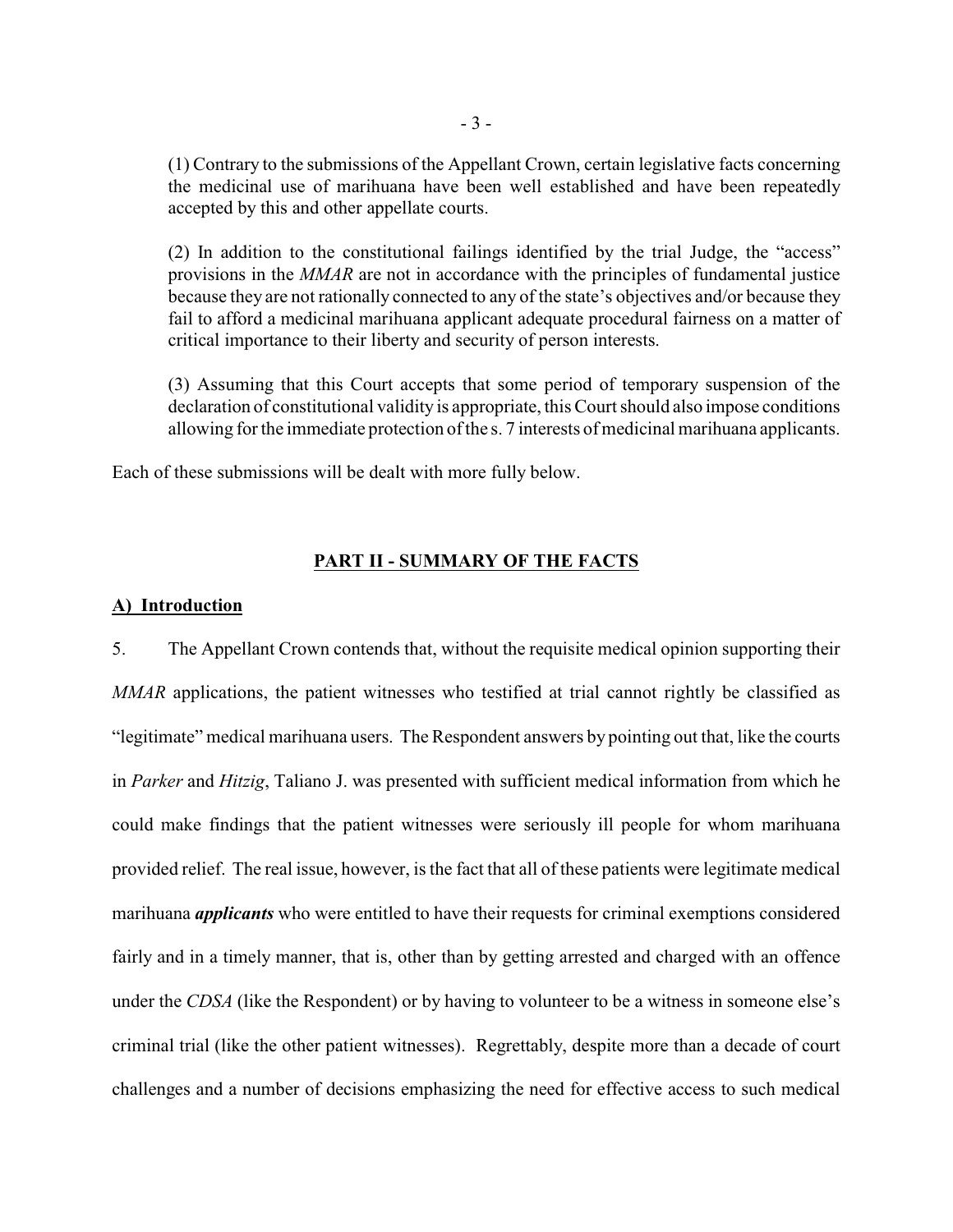exemptions, the evidence in the Case at Bar shows that the *MMAR* scheme continues to deprive seriously ill Canadians of a fair and timely means of applying for an exemption from the criminal prohibition on their medical use of marihuana.

#### **B) Marihuana as medicine**

6. In an apparent effort to justify the overly restrictive *effects* of the *MMAR*, the Appellant suggests that marihuana must be viewed as a potentially dangerous substance whose medicinal benefits are largely still speculative. Such claims must once again be rejected by this Court.

- Appellant's Factum, paras. 4, 6 and 8

7. The Intervenors adopt the outline of the scientific evidence which Taliano J. heard on these points as set out in the Respondent's Factum at paragraphs 79 to 83. In addition, however, the Intervenors note that, based on extensive evidentiary records, this Court in *Parker* and *Hitzig* has previously recognized that there is a strong body of opinion supporting the claim that marihuana offers some individuals relief from a variety of debilitating symptoms associated with serious longterm illnesses such as HIV/AIDS, cancer and epilepsy. In those cases, this Court also recognized that, unlike many other powerful drugs used to treat those debilitating symptoms, there is no risk of death or even of overdose when using marihuana.

8. Medical marihuana is relatively unique in that this medicine can be produced by anyone capable of growing the marihuana plant. Indeed, the *MMAR* contemplate that authorized users will produce their own medical marihuana. As the Belle-Isle Study showed, many serious ill patients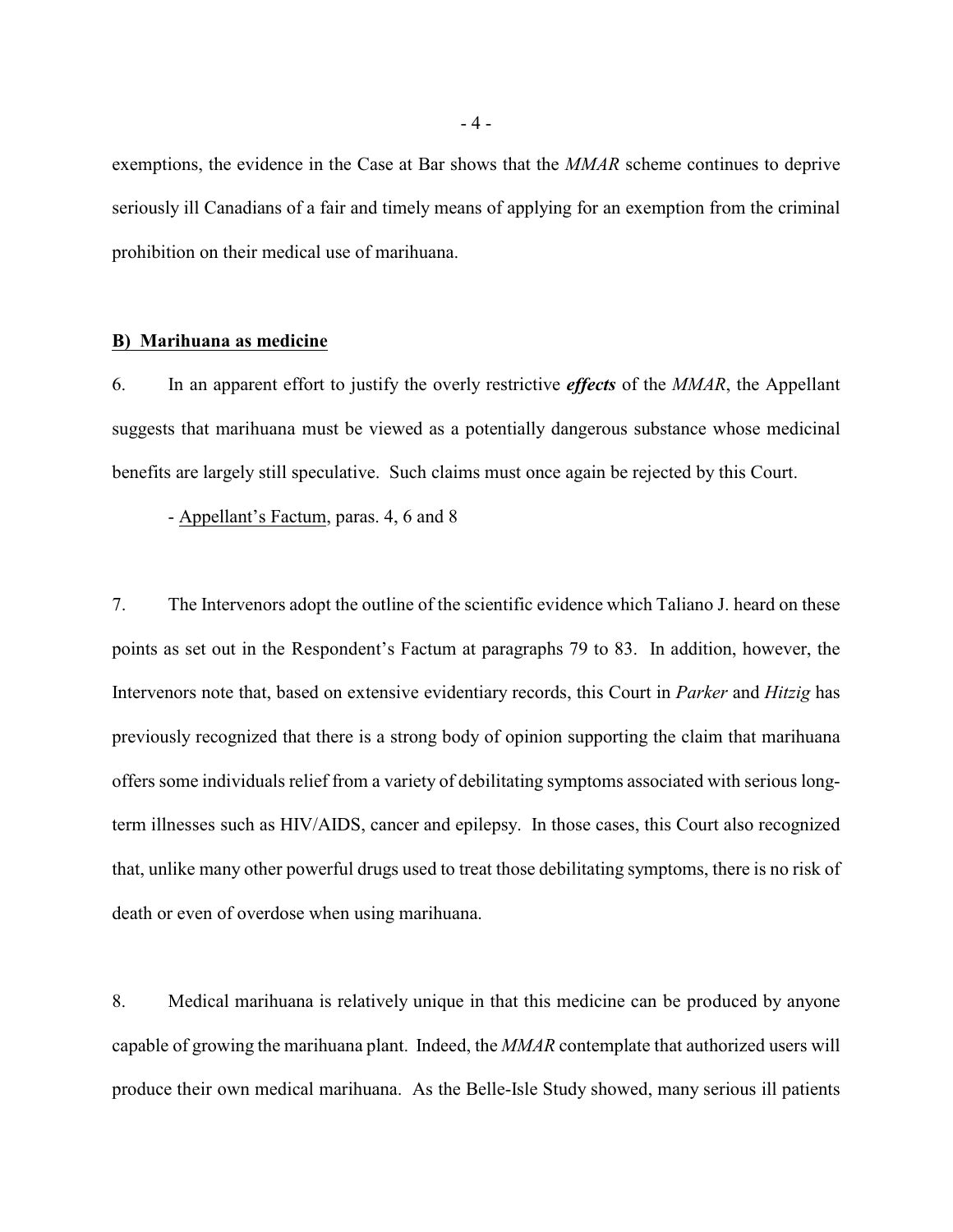who are unable to find a doctor to support their *MMAR* application will nevertheless be willing to risk suffering the criminal consequences of obtaining their marihuana illegally (as outlined in the Respondent's Factum at paragraph 86) in order to immediately gain the medicinal benefits.

9. The nature of the Government's drug approval process also determines the method by which doctors acquire information about the benefits and risks of new pharmaceutical drugs. As Dr. Lexchin testified in the Court below, the "education" many doctors receive about drug therapies comes in the form of the marketing efforts of the pharmaceutical manufacturers. The various medical associations in Canada do not educate doctors on the benefits and risks of new drug therapies, and especially not medical marihuana. The only information provided to doctors by the various Canadian medical associations on medical marihuana has been a series of cautions and warnings about the potential liability doctors face from supporting a patient's medical marihuana application. Other than publishing a very lengthy pseudo-monograph outlining the benefits and risks of medical marihuana, the Government has done nothing to ensure that the doctors being asked to consider the merits of their patients' *MMAR* applications are informed about the issues the doctors are being asked to decide. The Government has not created a registry of doctors who have demonstrated a willingness to educate themselves on the subject or who have previously signed other patients' medical marihuana applications. The *MMAR* rely upon the patient's ability (or fortune) to find a properly informed doctor or one willing to properly educate himself or herself on the subject.

- Reasons for Judgment, at paras. 174-177 and 182-186

- 5 -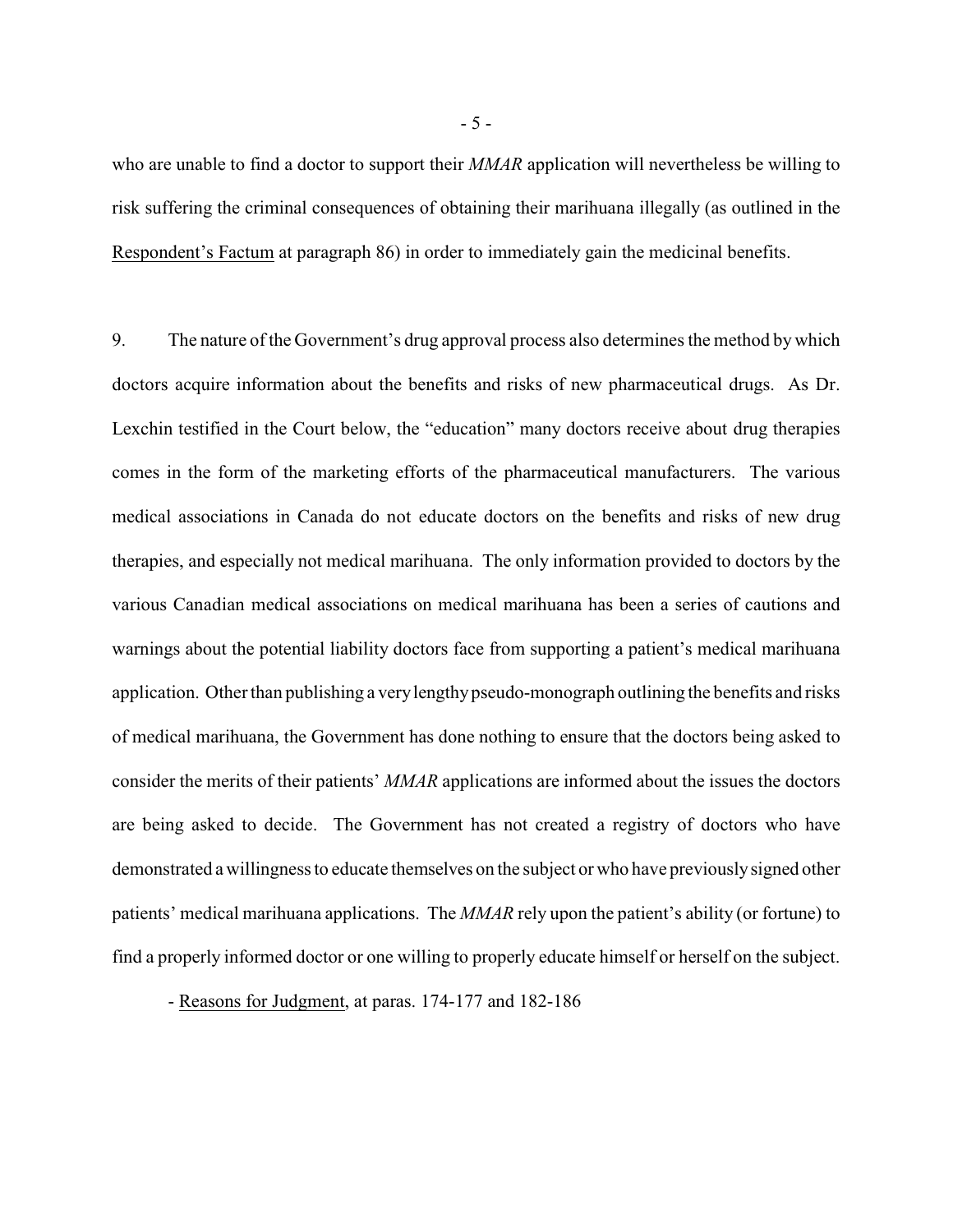**C) A profile of medical marihuana users and** *MMAR* **applicants**

10. As the trial Judge correctly found, a number of reliable surveys and studies have estimated the population of Canadians believed to use marihuana for medicinal purposes to be in the hundreds of thousands. According to Ms. Belle-Isle's study, as many as 14% to 37% of people living with HIV/AIDS use marihuana for medicinal purposes. In view of the estimated 58,000 people in Canada living with HIV/AIDS (at the time of trial), Ms. Belle-Isle's research suggests that the number of actual medical marihuana users in this group alone (*i.e.,* 8,000 to 21,000) exceeds the number of persons who have successfully applied for a criminal exemption under the *MMAR.*

- Reasons for Judgment, at paras. 212-3

11. In 2005 and 2006, Ms. Belle-Isle headed up a research study aimed at trying to uncover the reasons for why so many persons living with HIV/AIDS who used marihuana medicinally had not obtained exemptions under the *MMAR*. While some of that gap was explained by a lack of information about the availability of the *MMAR* scheme, a significant percentage of unauthorized medical marihuana users identified the stigma surrounding marihuana and their doctors' reluctance to support such an application as the reason for not pursuing an exemption. This conclusion was consistent with what the *Nolin Report* had concluded only a few years earlier.

- Reasons for Judgment, at paras. 169-172

## **D)** *MMAR* **applications and doctor-shopping**

12. The evidence of the individual patients whose evidence was presented at trial demonstrated two consistent themes: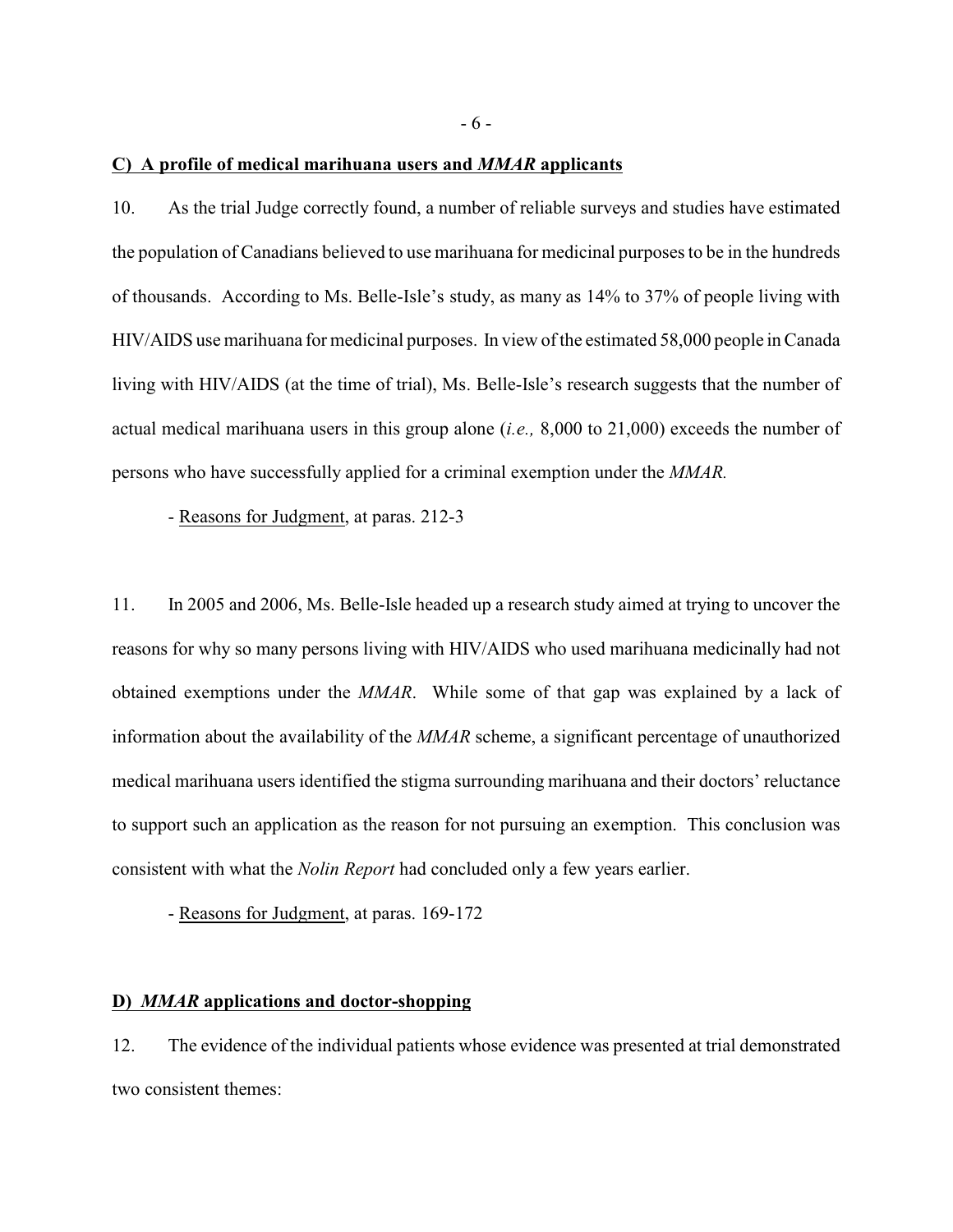(1) Many of the doctors with whom the patients had consulted over the years refused to even consider the merits of the patients' request to use marihuana to treat their serious illnesses.

(2) Patients struggled for many months, if not years, seeking out doctors who might be willing to fairly consider their medical marihuana application.

This anecdotal evidence was confirmed by the Belle-Isle Study and by the institutional statements of various medical associations in Canada. Relying on *all of this evidence*, the trial Judge in the Case at Bar held that "the number of patients who have sought and continue to seek their doctors' approval for the medicinal use of marihuana greatly exceeds the number of applicants who have actually been licensed under the *MMAR*".

- Respondent's Factum, at paras. 7, 13, 19, 23, 28, 32, 35, 38, 43, 45, 51, 53, 55, 59, 61, 73; - Reasons for Judgment, at paras. 145-146, 148, 150, 152-154, 158-160, 163-166 and 169- 173

13. Across the country, there are shortages of doctors taking on new patients and even fewer who are willing to take on patients with serious illnesses. As the Belle-Isle Study found, the difficulties in finding a "new" doctor have deterred some seriously ill patients from even asking their existing doctor to consider supporting an application under the *MMAR*. Of the approximately 60,000 doctors across Canada, no more than 2700 have ever participated in the *MMAR* scheme in any one year. Of that limited number of doctors across the country who have evidenced a willingness to consider the merits of their patients' medical marihuana applications, some have long wait-times before they are able to see a patient and even longer wait-times before being able to see a new patient.

- Respondent's Factum, at paras. 48, 57, 75;

- Reasons for Judgment, at paras. 118, 203-4, 218, 220 and 224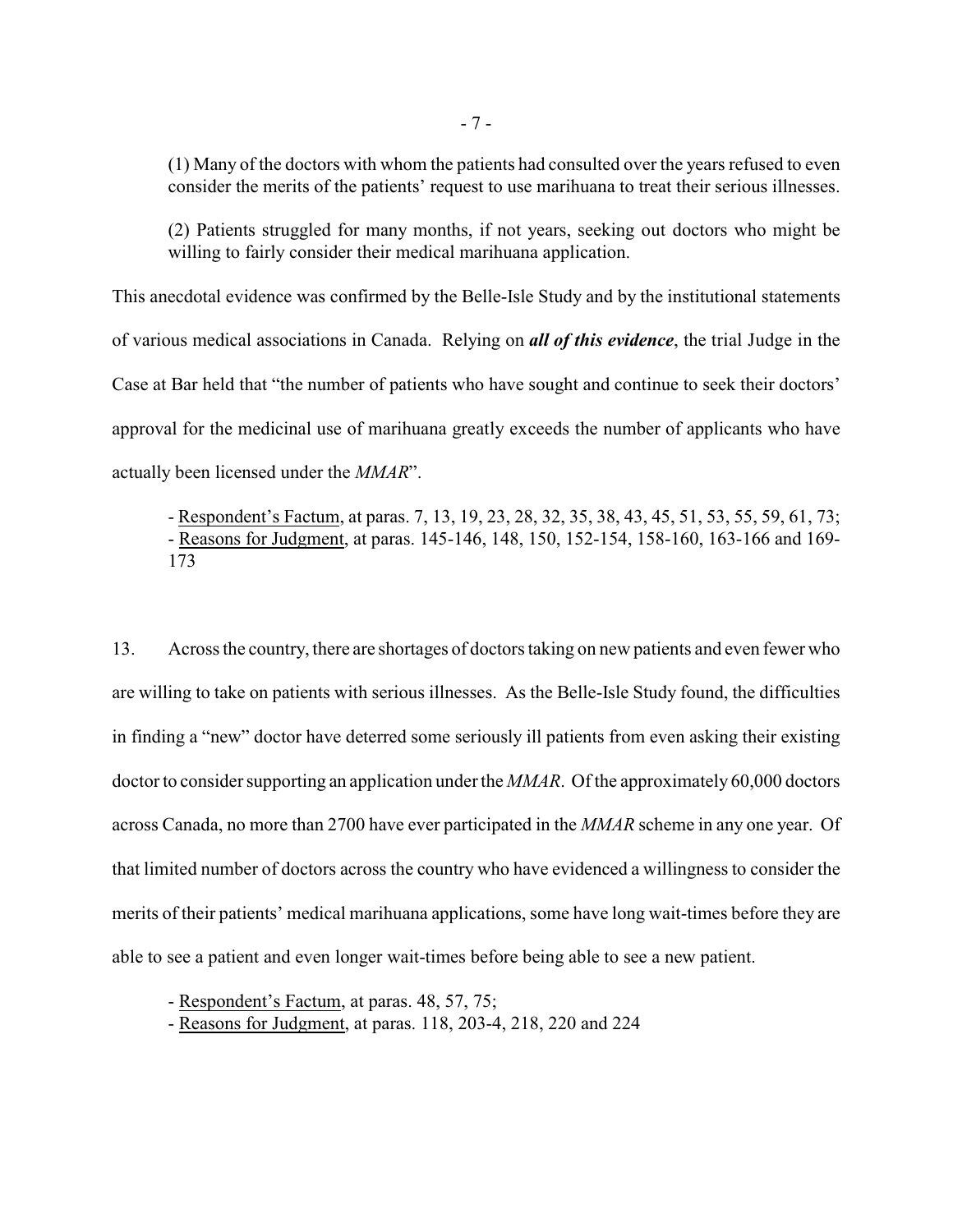#### **PART III - ISSUES AND THE LAW**

#### **OVERVIEW**

14. It is the Intervenors' position that the Crown's attacks on some of the trial Judge's factual findings are misplaced; that is, contrary to the Appellant's submissions, it does not matter whether there was evidence capable of establishing that *most* medical marihuana users were frustrated in their exemption applications by a "massive national boycott" of the *MMAR* in the medical community. In both *Hitzig* and *Morgentaler,* the legislative schemes for accessing medical exemptions from criminal liability ("criminal exemptions") were still found to violate the *Charter* even though those schemes seemed to work adequately for many of the persons affected. In terms of the "principles of fundamental justice", a criminal exemption scheme will amount to an unconstitutional "illusory defence" where the effect of that scheme is to deny *some* persons who are in need of treatment timely access to those medical services. The Intervenors submit that the evidence of the patient witnesses in the Case at Bar provided a reasonable basis for the trial Judge to find that there was a constitutionally significant problem with the manner by which the *MMAR* have operated in practice. The additional systemic evidence, relied upon by the Appellant Crown to challenge the trial Judge's ultimate conclusions on the constitutional issues, was superfluous. Put differently, any errors the trial Judge may have made in respect of his assessment of that additional systemic evidence do not affect the validity of his findings and conclusions based on the evidence of the patient witnesses.

15. The Intervenors' submissions focus on two additional ways by which the evidence in the Court below, and the trial Judge's findings, demonstrate that the *MMAR* do not accord with the principles of fundamental justice: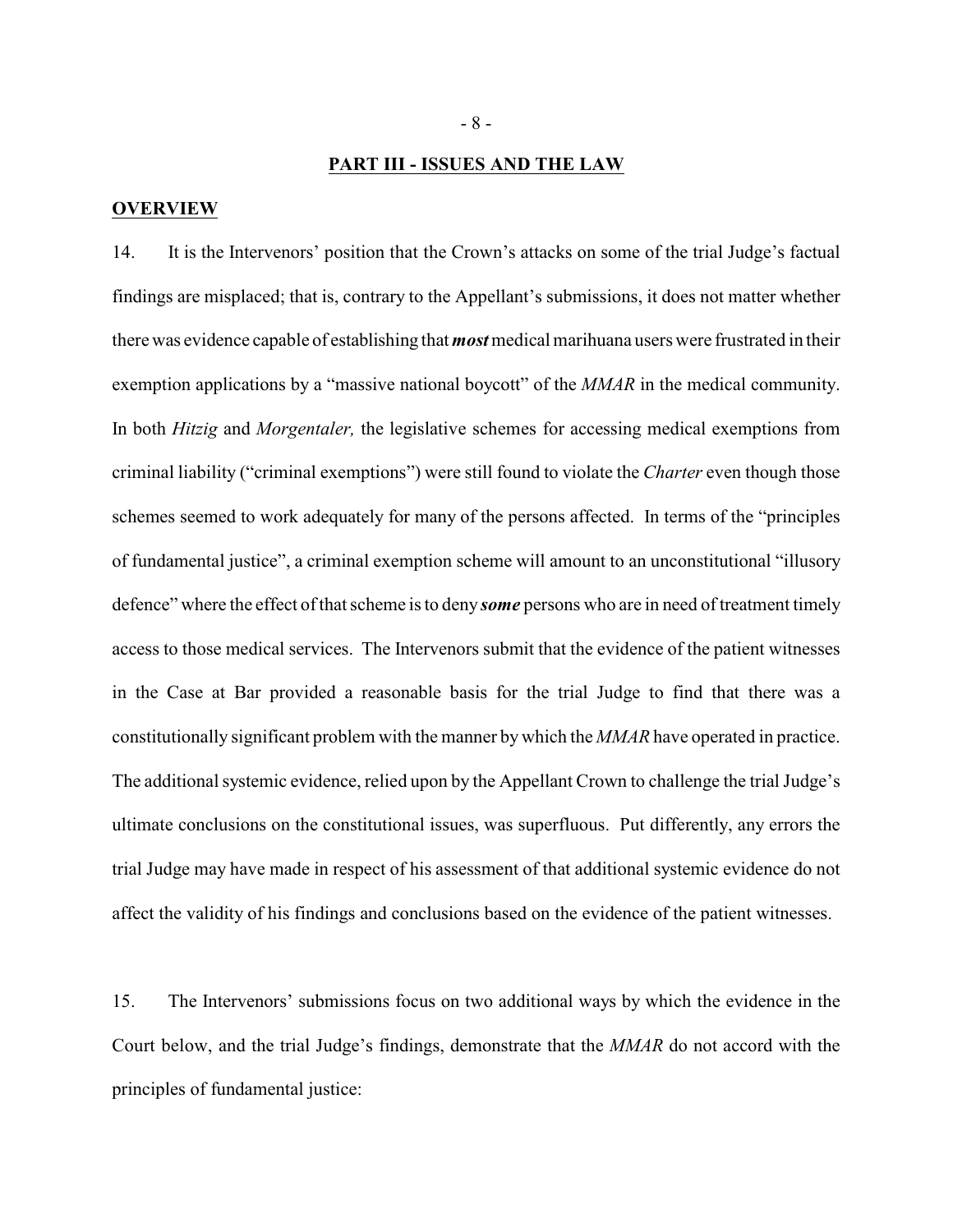- (i) the way by which some patients obtain the favourable medical decision required by the *MMAR* demonstrates that the scheme is arbitrary and not rationally connected to the state's valid legislative objectives, and/or
- (ii) the *MMAR* fail to afford a medicinal marihuana applicant adequate procedural fairness on a matter of critical importance to their liberty and security of person interests.

The Intervenors also submit that, in the unique circumstances of a third successful constitutional challenge to the Government's medical marihuana exemption scheme, any appropriate constitutional remedy must include immediate interim relief for all seriously ill medical marihuana users.

# **I. THE** *MMAR* **VIOLATE SECTION 7 OF THE** *CHARTER*

# **A) Introduction**

16. In *Hitzig*, this Court set out the two-stage framework for analyzing a s. 7 challenge to the *MMAR.* There is no need to re-invent the analysis for the purposes of the Case at Bar. As in *Hitzig*, it is clear that the combined effect of ss. 4 and 7 of the *CDSA* and the related exemption scheme in the *MMAR* is to violate *both* the liberty and security of person rights of seriously ill persons. The trial Judge correctly relied upon the *Hitzig* analysis in that regard. The issue in the Case at Bar is whether those deprivations are in accordance with the principles of fundamental justice.

- *R. v. Hitzig, supra* at paras. 98-105

# **B) The broader "context" for the section 7 analysis**

17. Before turning to the analysis of whether the s. 7 deprivations in this case are in accordance with the principles of fundamental justice, it is important to consider "the specific context in which the [constitutional] claim is made". As this Court explained in *Hitzig*: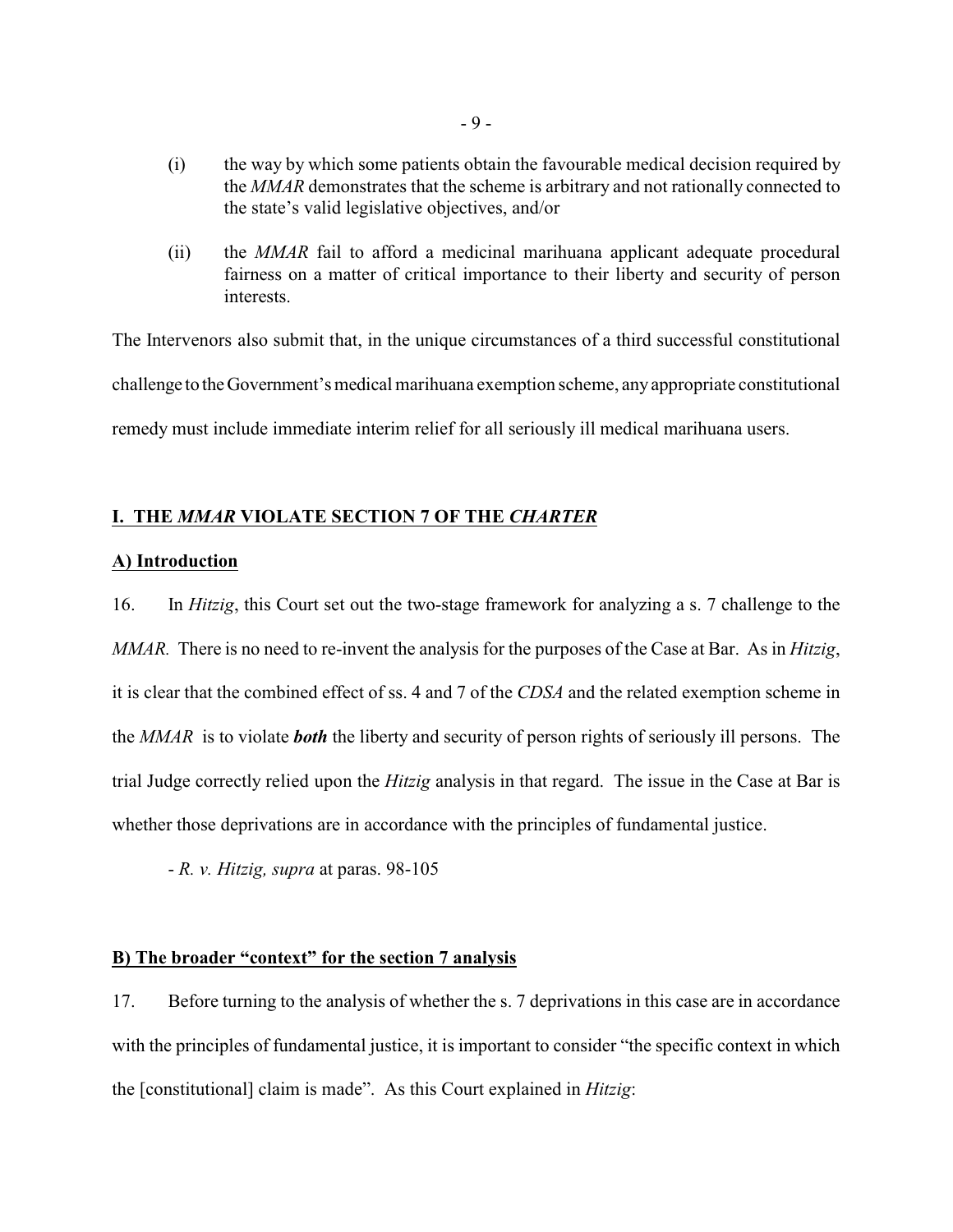... Context for the present purposes includes the factual matrix in which the claims are advanced, the nature of the alleged rights affected by the state conduct, the nature of the interference with those rights by the state, and the interests relied on by the state in support of its conduct. Context encompasses the effect as well as the purpose of the impugned state conduct. Where legislative provisions are in play, context refers to the language of the statute and the legislative and common law history leading up to the enactments of the challenged provisions....

- *R. v. Hitzig*, *supra* at paras. 78 and 107-8

18. In this case, the legal "context" within which the principles of fundamental justice must be

analyzed includes:

- \* the nature of the rights affected by the state conduct include both the risk of incarceration for seriously ill persons but also the profound effects to their psychological and physical health occasioned by the impediments created by the legislative scheme;
- \* the nature of the rights affected by the state conduct also include the important autonomy right of determining the course of one's own medical treatment;
- \* the interest relied upon by the state to justify the *MMAR* scheme is attenuated by the fact that, as this Court has recognized, marihuana has a low level of toxicity, especially as compared to other powerful drugs which are commonly prescribed (*e.g.*, opiates) and which may be abused; and
- \* the "history" of litigation concerning the medical marihuana issue in Canada is such that the Government's failure to monitor the deficiencies of its *fourth attempt* at creating a constitutionally adequate scheme undermines any claim to deference from this Court.

# **C) The** *MMAR***'s decision-making scheme is arbitrary and therefore does not accord with the principles of fundamental justice**

19. The objective of the *MMAR* is to allow the state to determine fairly and reliably which patients should properly be exempted from the criminal prohibition on medical marihuana. The evidence in the Case at Bar, however, shows that for some patients the *MMAR* scheme has devolved into nothing more than a scavenger hunt for one of a minority group of doctors who are willing to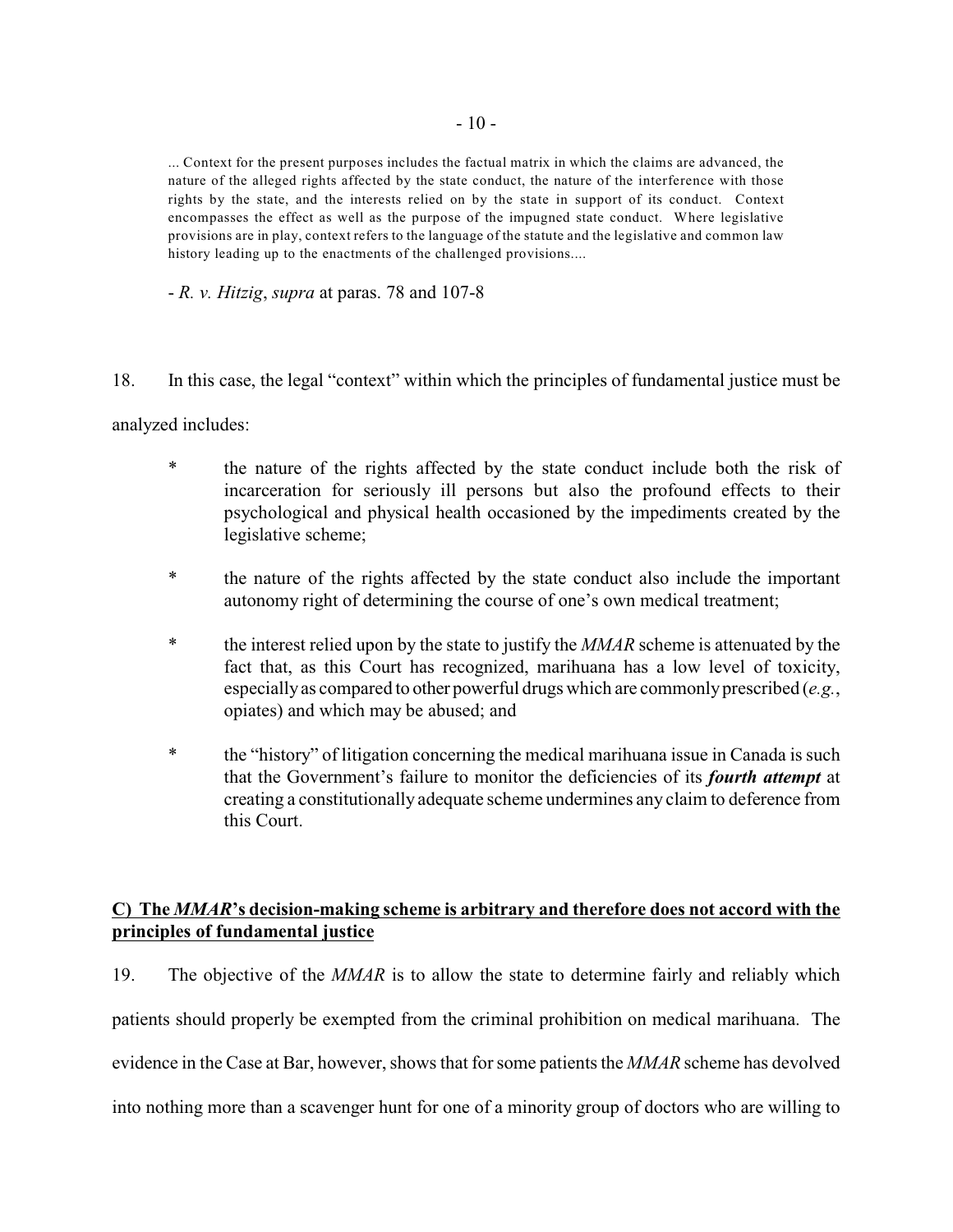support the medicinal use of marihuana. When a patient receives a "negative" decision (including a non-decision) from a doctor regarding the patient's request to use marijuana medicinally, there is nothing in the *MMAR* preventing that patient from taking their health record and going to see another doctor, and then another, and another. The *MMAR* contemplate that many seriously ill persons will have to invest considerable time (*i.e.*, often months or even years), energy (*i.e.*, travelling long distances) and expense in such a search until he or she finally finds one of the few doctors in Canada who will support the patient's application for a medical marihuana exemption.

20. The Intervenors submit that the *MMAR*'s overt acceptance of forced "doctor-shopping" by patients seeking a criminal exemption for their medical marihuana use reveals the arbitrary and unprincipled nature of the scheme's putative reliance upon doctors' medical assessments of the legitimacy of their patients' claims:

- (i) As with the second specialist requirement struck down in *Hitzig*, compelled doctorshopping does nothing to promote more reliable or more accurate medical decisions: see *R. v. Hitzig, supra* at paras. 145 and 150.
- (ii) Requiring a party to shop for a favourable decision-maker undermines the integrity of the decision-making process: see *R. v. Regan,* [2002] 1 S.C.R. 297.
- (iii) As the evidence in the Case at Bar demonstrated, compelling patients to doctor-shop for *MMAR* support often causes significant delays in gaining lawful access to a beneficial treatment and can worsen the medical conditions for which the treatment is being sought: see *R. v. Morgentaler, supra* and *Chaoulli v. Quebec (A.-G.)*, *supra*.

It is submitted that the arbitrary nature by which some seriously ill patients ultimately "luck in" to finding a doctor willing to support the merits of their application exemplifies why the *MMAR*'s current approach to making doctors the gatekeeper of their patients potential criminal liability for use of a medicine does not accord with the principles of fundamental justice.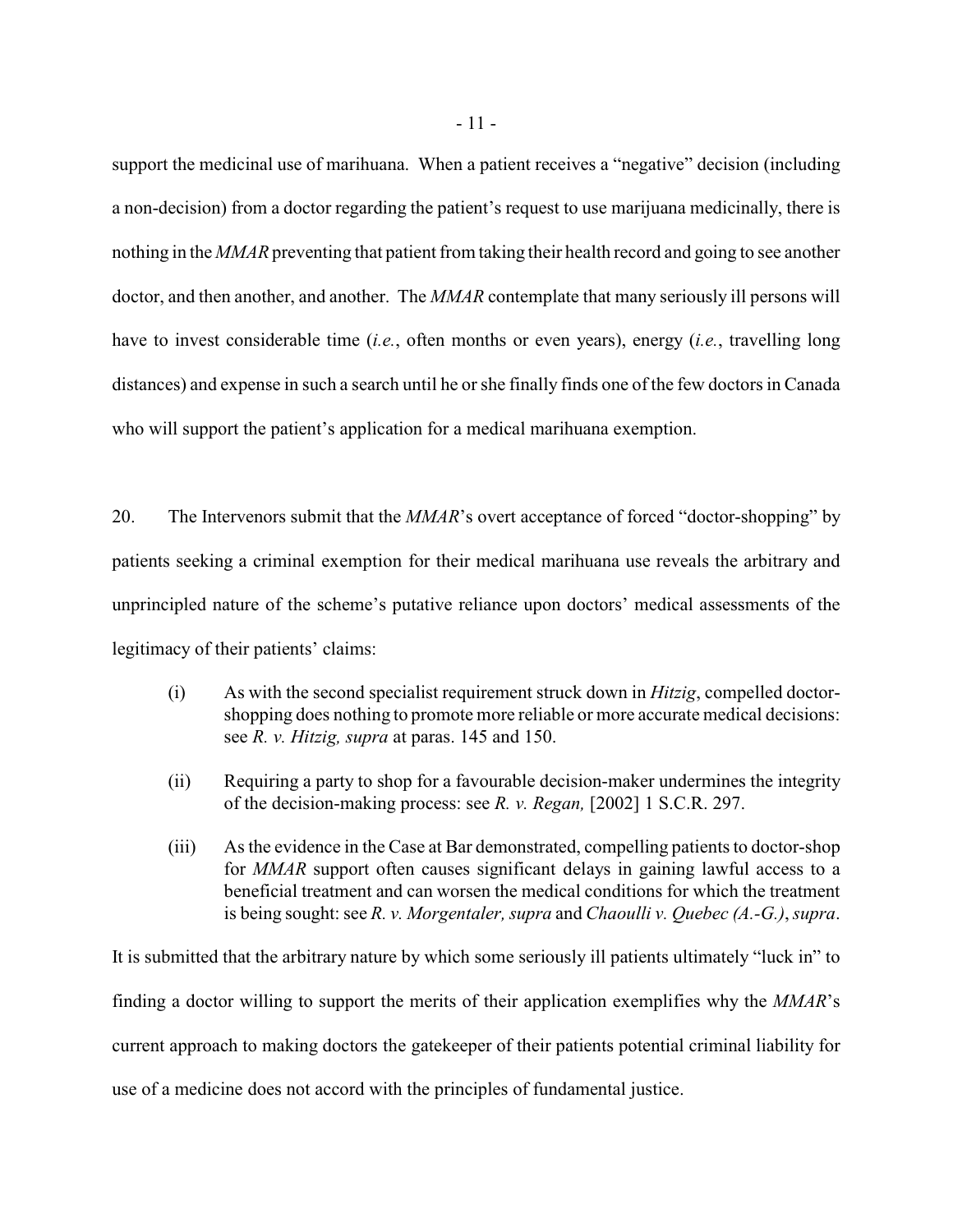*- Canada (A.-G.) v. PHS Community Services Society*, *supra* at para. 132

# **D) The** *MMAR***'s lack of procedural safeguards also deprive patients of their s. 7 rights in a manner that does not accord with the principles of fundamental justice**

21. When important (*i.e.*, section 7) interests are engaged, the state may only deprive a person

of those interests through a process that is fundamentally fair. The constitutionally required elements

of such procedural fairness will depend upon the nature of the interests at stake and the overall

legislative context. While the Government may have a legitimate interest in demanding a medical

opinion to support the medical use of marihuana, that does not relieve the Government of ensuring

that the *MMAR*'s decision-making process for granting the criminal exemption accords with

fundamental procedural fairness. As Dickson C.J.C. held in *R. v. Morgentaler, infra*:

It is no answer to say that "health" is a medical term and that doctors who sit on therapeutic abortion committees must simply exercise their professional judgment. A therapeutic abortion committee is a strange hybrid, part medical committee and part legal committee....

When the decision of the therapeutic abortion committee is so directly laden with consequences, the absence of any clear legal standard to be applied by the committee in reaching its decision is a serious procedural flaw.

- *Canada (A.-G.) v. PHS Community Services Society*, [2011] S.C.J. No. 44 at paras. 117 and 128;

- *Charkaoui v. Canada (C.I.),* [2007] 1 S.C.R. 350;

- *Suresh v. Canada (M.C.I.)*, 2002 SCC 1;

- *B.(R.) v. C.A.S. of Metropolitan Toronto*, [1995] 1 S.C.R. 315;

- *New Brunswick (M.O.H.C.S.) v. G.(J.),* [1999] 3 S.C.R. 46 at paras. 71-73;

- *R. v. Morgentaler,* [1988] 1 S.C.R. 30 at para. 47

22. As gatekeepers of the Government's legislative scheme for granting medical users exemptions from the criminal prohibition, doctors are acting as agents of the state and therefore their decisions must satisfy the "principles of fundamental justice". It is not enough for the Government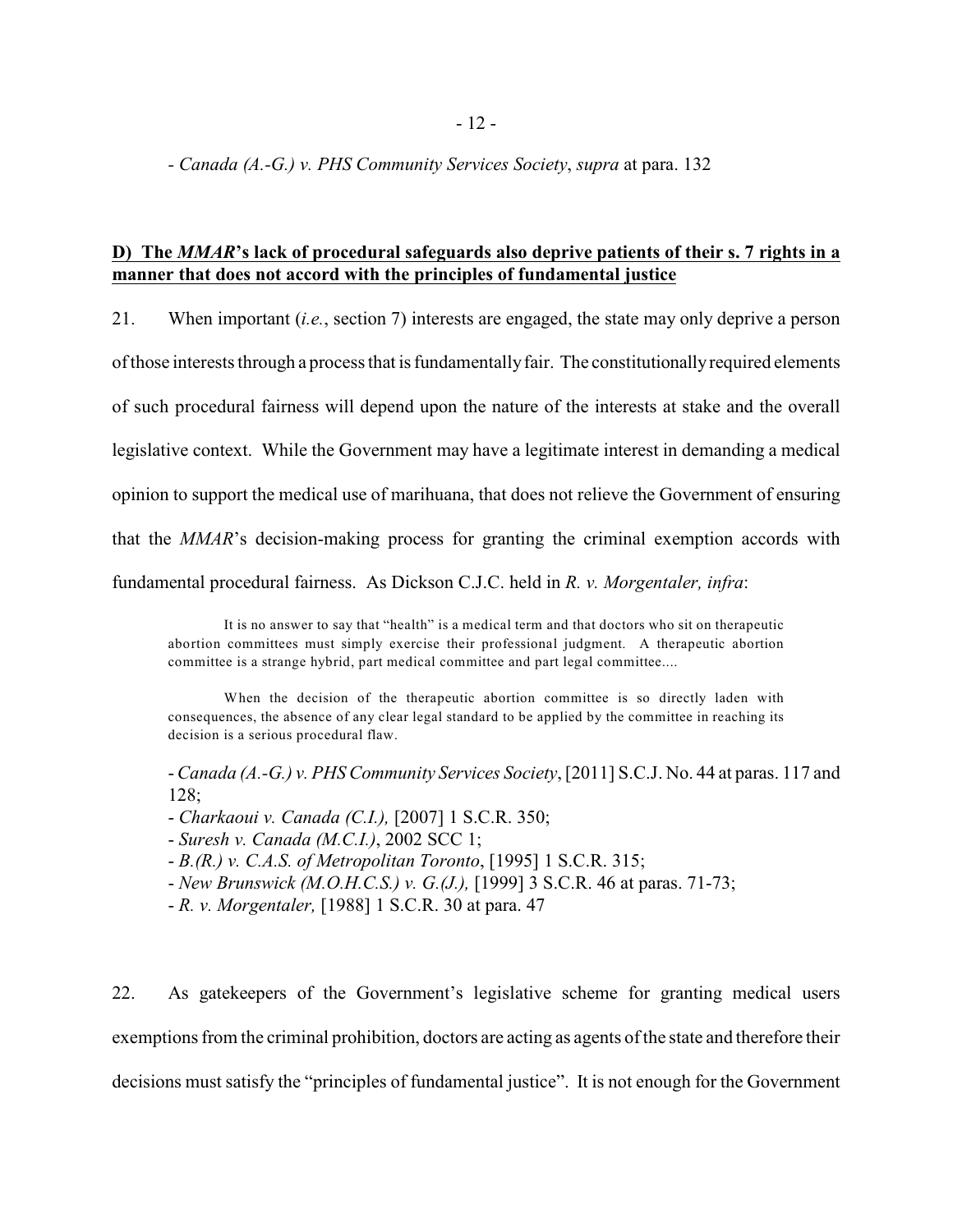to say that "the problem ... is not the fault of the legislation, but with the doctors whose decision to sign or not to sign a declaration for a patient is theirs alone and is not subject to government control". As the Supreme Court held in *Godbout v. Longueuil*, *infra*:

... Were the *Charter* to apply only to those bodies that are institutionally part of government but not to those that are – as a simple matter of fact – governmental in nature (or performing a governmental act), the federal government and the provinces could easily shirk their *Charter* obligations by conferring certain of their powers on other entities and having those entities carry out what are, in reality, governmental activities or policies....

Doctors' decisions of whether or not a patient should be exempted from potential criminal liability for their medicinal use of marihuana determine whether or not the Government will issue such an exemption under the *MMAR*. Consequently, given the overhanging threat of criminal prosecution for patients without a medical exemption, decisions by doctors *under the MMAR* take on a "governmental quality" and are thereby subject to *Charter* scrutiny.

- Reasons for Judgment, at para. 5;

- *Godbout v. Longueuil*, [1997] 3 S.C.R. 844 at paras. 47 and 48;

- *Eldridge v. B.C. (A.-G.)*, [1997] 3 S.C.R. 624 at paras. 41-52

23. In recognizing a patient's substantive right to determine the course of his or her own treatment, Canadian appellate courts have recognized that patients have *a procedural right* to challenge medical decisions which substantially affect them and with which they do not agree – decisions which both compel patients to take treatments against their will and which deny patients treatments of their choice. Unlike any other "medical" decision which may be made by a doctor concerning their patient, the decision of whether or not to support a seriously ill patient's choice of marihuana as medicine has constitutional significance in so far as it determines whether that patient will be insulated from the threat and risk of criminal sanctions for their use of medical marihuana.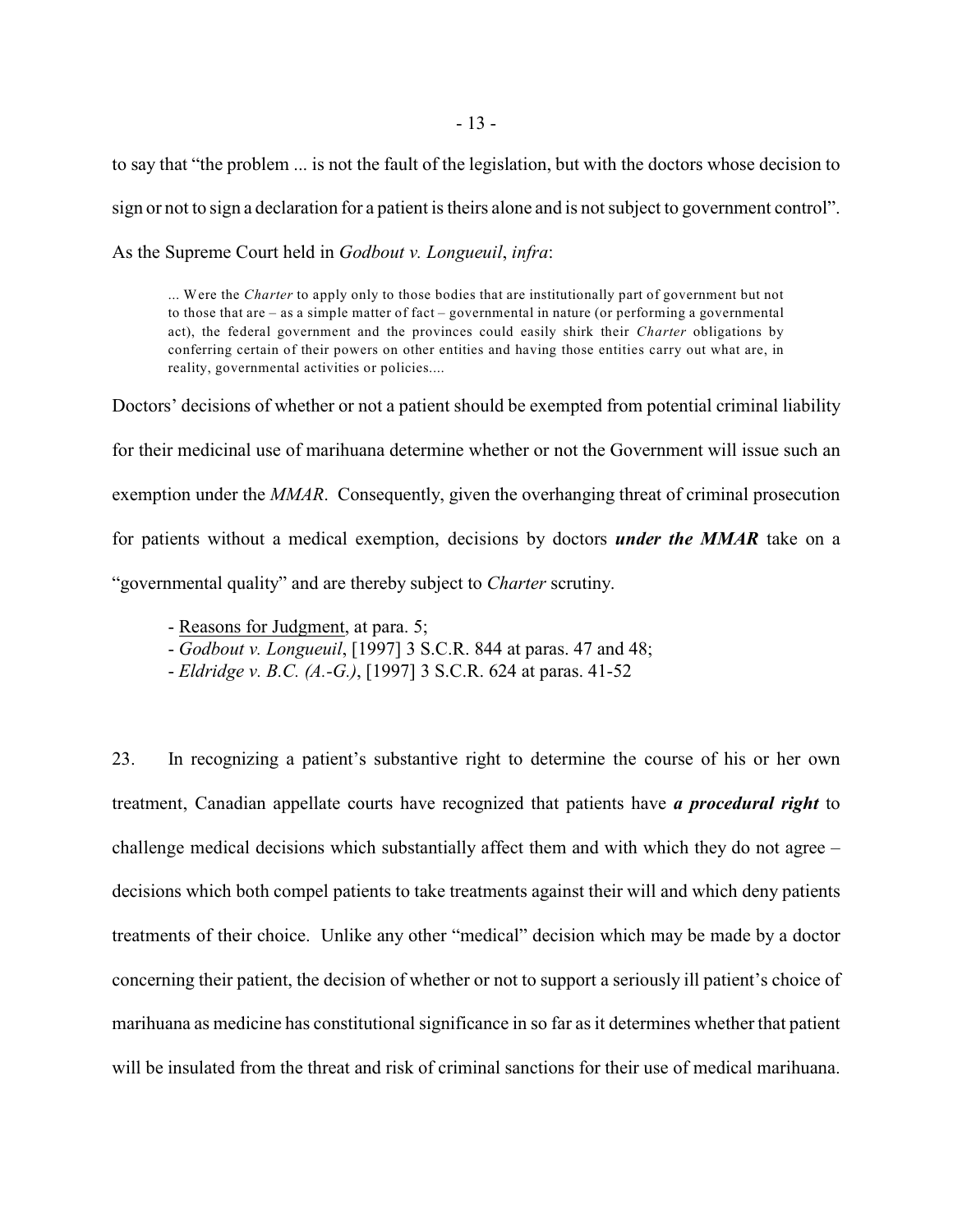- *Fleming v. Reid* (1991), 4 O.R.(3d) 74 (C.A.);
- *Ciarlariello v. Schacter*, [1994] 2 S.C.R. 119;
- *A.C. v. Manitoba,* [2009] S.C.J. No. 30;
- *Rasouli v. Sunnybrook Health Sciences Centre*, [2011] O.J. No. 2984 (C.A.)

24. In determining the minimum procedural safeguard required for the *MMAR*'s decision-making scheme to comport with the principles of fundamental justice, it is helpful to consider the most basic "natural justice" requirements identified by the Supreme Court of Canada in *Baker v. Canada (M.C.I.), infra.* Even if the medical exemption decision under the *MMAR* was properly classified as purely administrative, given the serious criminal consequences of an adverse decision on a patient's exemption application, the dicta in *Parker* and *Hitzig* make clear that the *MMAR* should afford a patient at least as much procedural fairness as a case like *Baker*; namely,

- (i) that the person responsible for making the key decision be impartial and free of any reasonable apprehension of bias;
- (ii) the provision of a written explanation for a decision; and
- (iii) a full and fair consideration of the issues and a meaningful opportunity to present the various types of evidence relevant to the case.

- *Baker v. Canada (M.C.I.)*, [1999] 2 S.C.R. 817

# *(i) a lack of impartial decision-maker*s

25. It is submitted that as the ones deciding whether or not a patient should qualify for the *MMAR*'s criminal exemption permitting the medicinal use of marihuana, doctors must be impartial and free from any reasonable apprehension of bias. Regardless of whether the record in the Court below establishes that the entire Canadian medical community lacks the requisite impartiality on the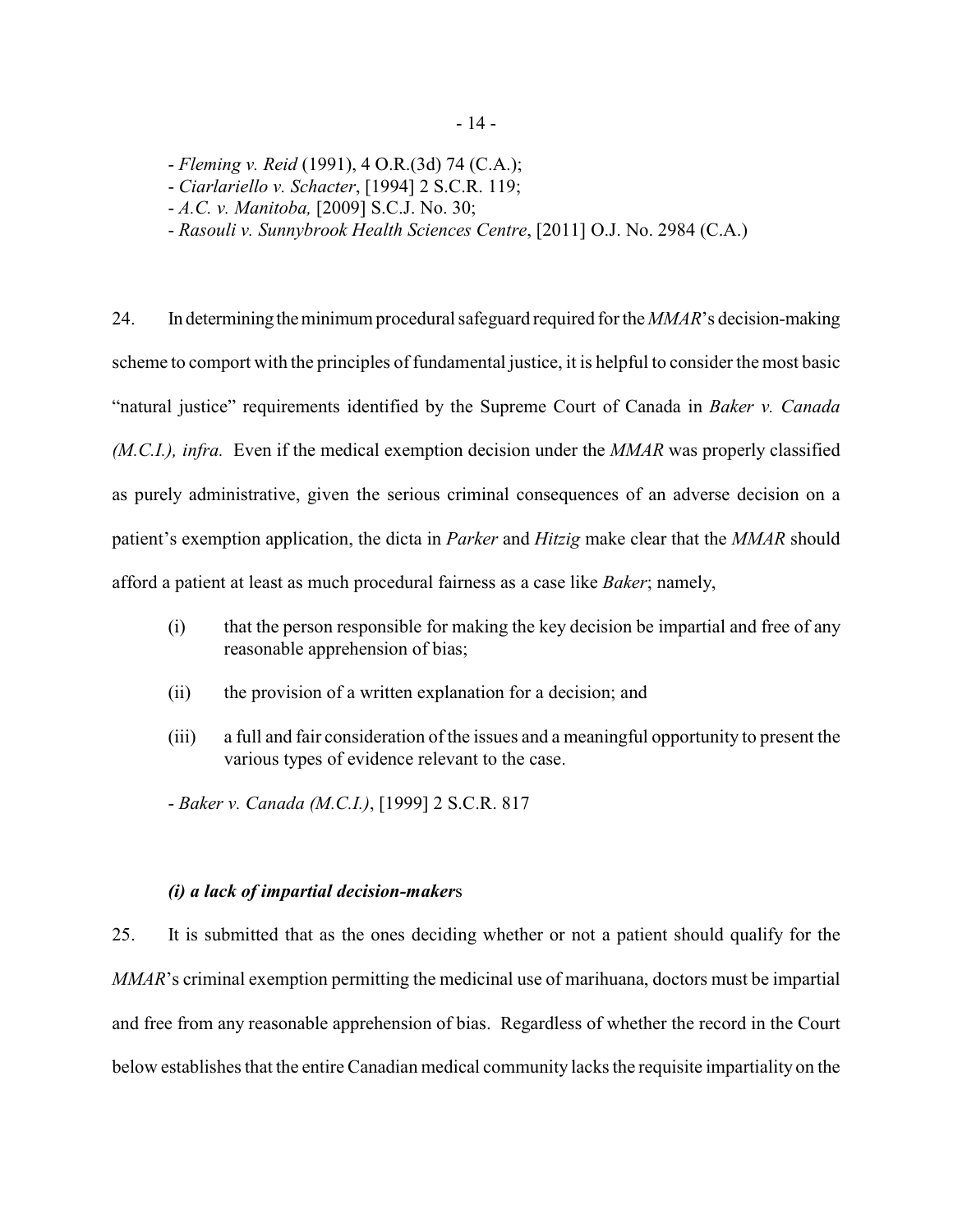issue of medical marihuana, the evidence clearly establishes that many doctors (including those seen by the patient witnesses) have been biased by the warning of the various medical associations against getting involved in a patient's medical marihuana application. Those admonitions suggest that it is contrary to the doctors' own interests to support such applications. Consequently, because there is no obligation on a doctor to even make a decision, rather than risk jeopardizing their own interests, many doctors have opted to avoid deciding the merits of their patients' *MMAR* application.

26. It may be reasonable, as this Court has held, for the Government to require a supportive medical opinion before issuing a criminal exemption for medical marihuana. However, having imposed this requirement as part of its deliberate decision to maintain a broader criminal prohibition on marihuana, it is also the Government's responsibility to ensure that the requisite medical decisions are made on the merits of the patients' applications. As in *Chaoulli v. Quebec (A.-G.)*, *infra,* it is the Government's century-old scheme for dealing with marihuana that has created the informational deficit and stigma that now impairs the decision-making process in the context of medical marihuana. As the evidence in the Case at Bar demonstrates, for years the Government has been aware that many doctors (and their associations) have had serious reservations about lending any support to the medical use of marihuana because of the continued criminal prohibition. Rather than take legislative steps to ensure that doctors must actually consider the patient's application on the merits in light of the relevant scientific data, the *MMAR* simply delegate that constitutionally significant decision to a group, the large majority of which has made clear its preference for *avoiding having to decide the issue*: see Paragraph 12 above.

- *Chaoulli v. Quebec (A.-G.)*, [2005] S.C.J. No. 33 at paras. 106 and 111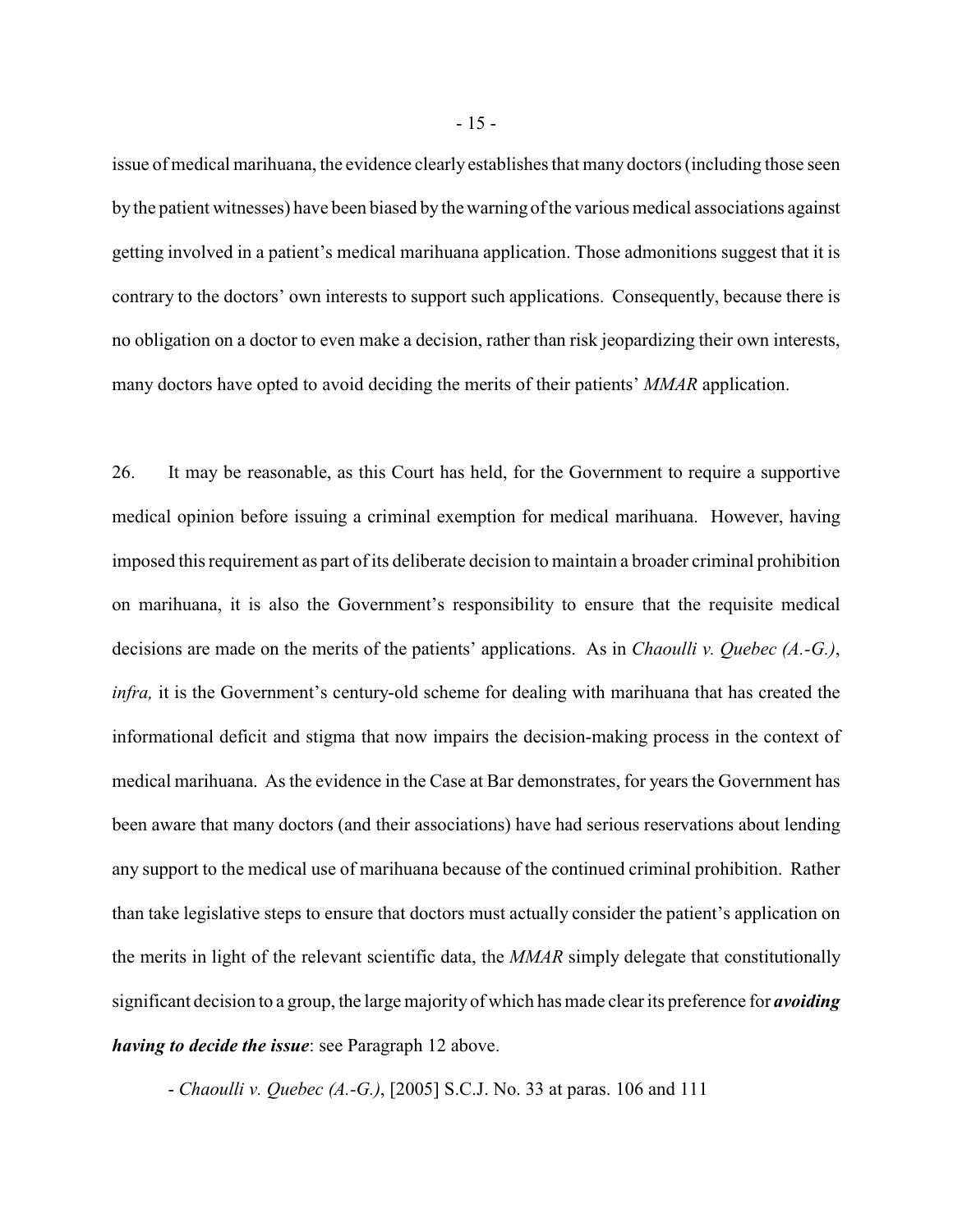27. The Intervenors further submit that it is no answer for the Appellant Crown to claim that Health Canada's statistics show there are at least *some* doctors in *some* parts of Canada who will fairly consider (and support) *MMAR* applications and, thus, patients need only travel the country to seek them out. This same argument was rejected by Dickson C.J.C. in *R. v. Morgentaler, infra*, in relation to an exemption scheme that, comparatively, posed even less of a barrier than the MMAR<sup>1</sup>:

... the structure [of] the system regulating access to therapeutic abortions is manifestly unfair. It contains so many potential barriers to its own operation that the defence it creates will in many circumstances be practically unavailable to women who would *prima facie* qualify for the defence, or at least would force such women to travel great distances at substantial expense and inconvenience in order to benefit from a defence that is held out to be generally available.

*- R. v. Morgentaler, supra* at para. 52; - *R. v. Hitzig, supra*

#### *(ii) no duty to give reasons*

28. The *MMAR* do not require a doctor to provide any reasons for rejecting a patient's request to use medical marihuana. While not much may be required of the doctor, basic procedural fairness requires a few sentences (even if by way of checking off certain boxes in a list) to show that the doctor has actually considered the patient's request on the merits and had a valid medical reason for refusing the exemption. Indeed, a patient whose request for a medical marihuana exemption is effectively "denied" by their doctor may well end up in front of a criminal court having to justify his or her unauthorized medical use of marihuana. A judge deciding on the merits of that same patient's medical use of marihuana *would* have a duty to provide the patient with reasons for rejecting the

 $^{1}$ According to the Badgley Report, relied upon by Dickson C.J.C., about 75 percent of hospitals in Canada had enough doctors to satisfy the legislative requirements for a therapeutic abortion committee. Only about 40 percent of Canadian hospitals had acquired the requisite accreditation, of which only half had actually established the authorizing therapeutic abortion committee. The combined effect of these constraints was that, in 1976, only about 20 percent of the hospitals in Canada would issue criminal exemptions for access to an abortion.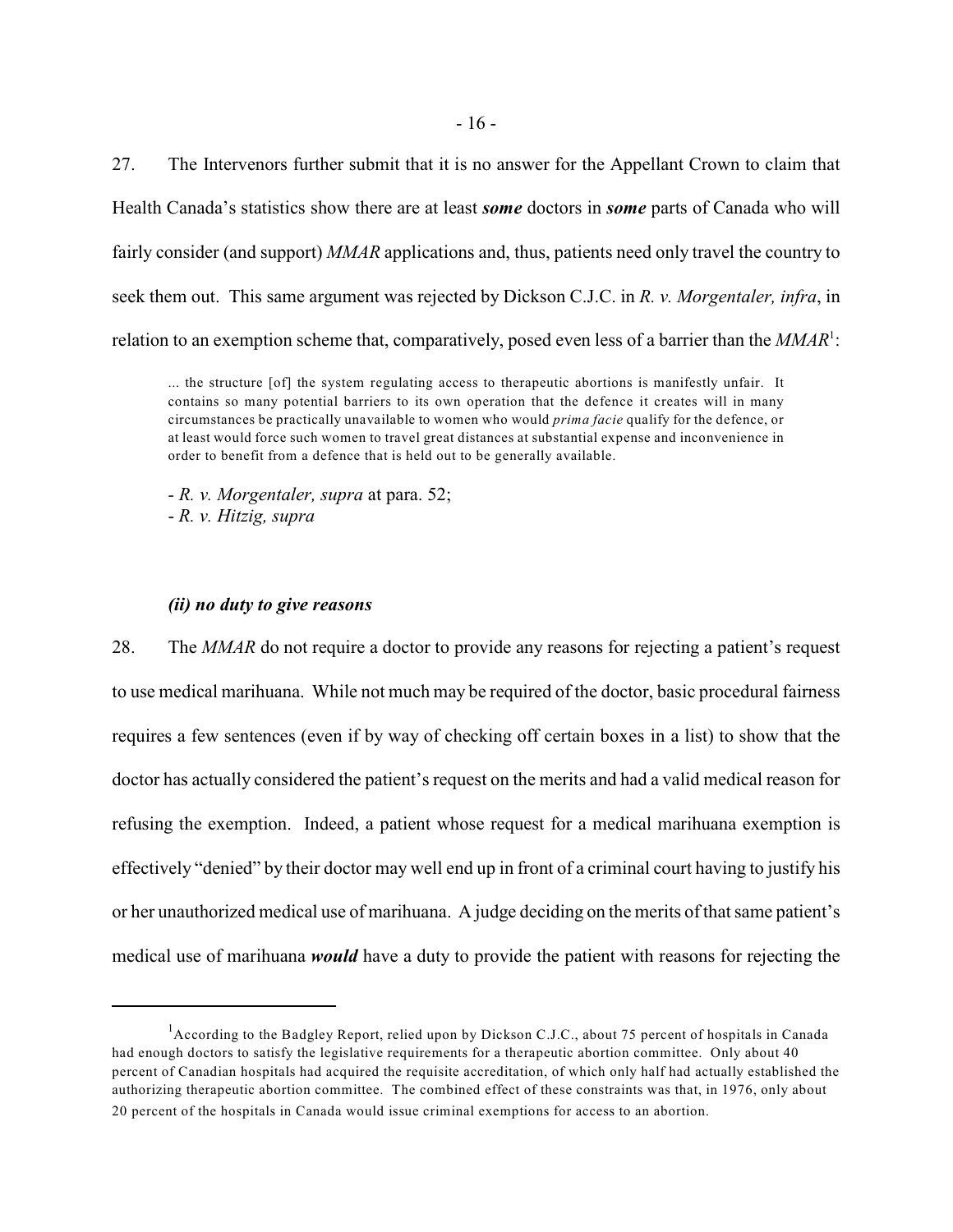patient's medical marihuana claim. As with the need for impartiality in the doctor's decision-making process, a duty to provide reasons would help guarantee that doctors' *MMAR* decisions, which effectively determine a patient's criminal liability, are actually made on the medical merits.

# *(iii) no second level, or alternative, review so that the patient's application is guaranteed a timely full and fair consideration on the merits*

29. Given the importance of the liberty and security of person interests at stake, and the history of the medical community's reluctance to participate in the exemption scheme, the Intervenors submit that the principles of fundamental justice require some mechanism for a patient to review a doctor's decision or, just as importantly, an alternative mechanism in the event a doctor refuses to decide or is not reasonably available to the patient. An effective mechanism for the timely review of a doctor's refusal of support for a seriously ill patient's choice of marihuana as medicine would help ensure that the doctors' *MMAR* decisions were made fairly and based on the evidence and that those patients who cannot otherwise access a knowledgeable doctor can still obtain the legal protection offered by the *MMAR*. It is submitted that a system which denies some patients a timely opportunity to have their case for a medical exemption considered on the merits does not advance the state's interest in creating an advance exemption scheme for legitimate medical marihuana users to avoid having to defend their marihuana use in a criminal court. As the Respondent's case well shows, the *MMAR*'s lack of a timely alternative review process simply shifts consideration of some patients' medical marihuana cases to the criminal courts, at an unacceptable personal cost to those patient-accused and at an undue cost to the admnistration of justice.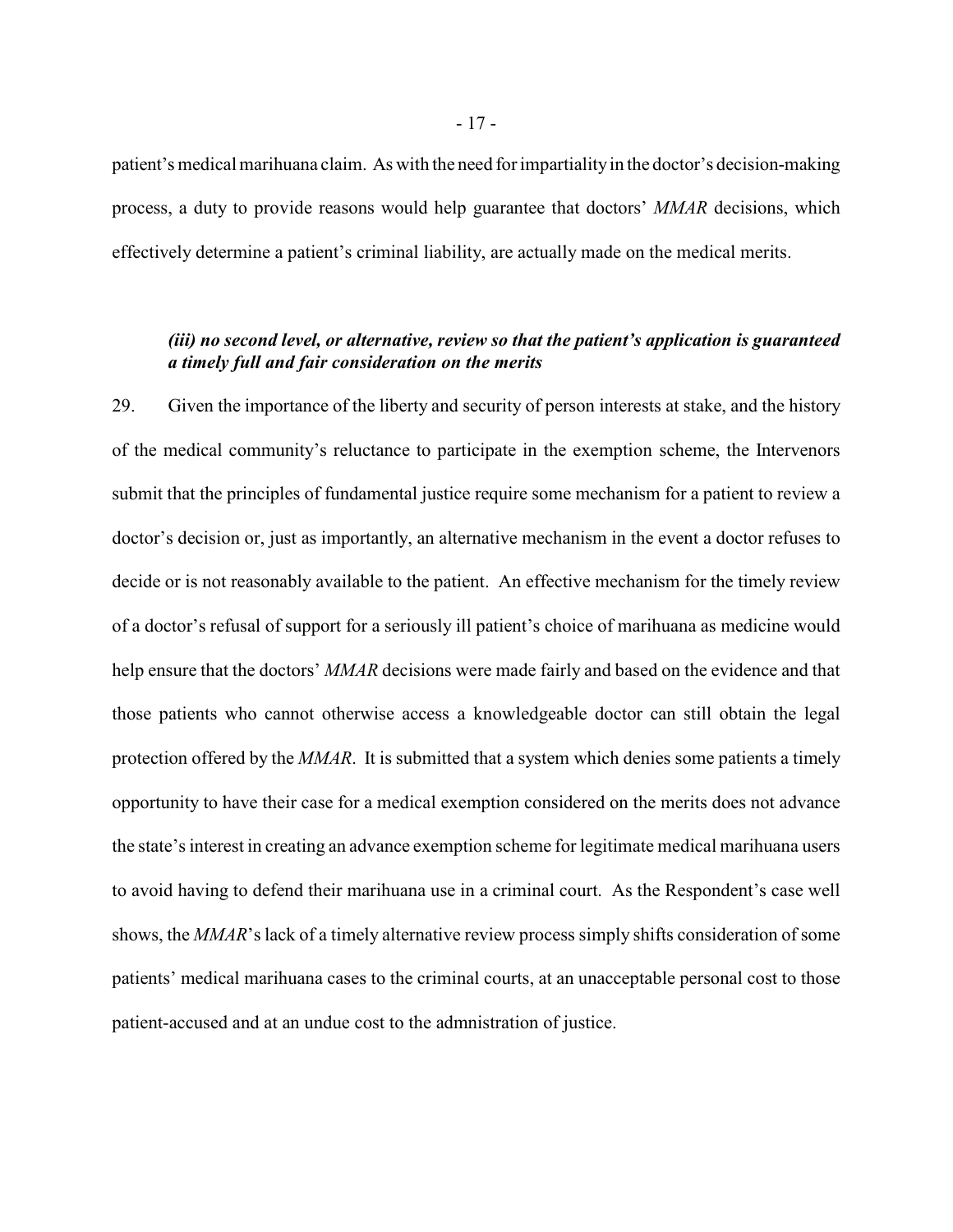30. The Supreme Court has recognized that, in some circumstances, the *Charter* may impose positive obligations on government to take steps which better protect the rights of those who will otherwise miss out on the benefits of the existing legislation. In light of the unique circumstances surrounding the recent history of medical marihuana in Canada, the Intervenors submit that the Government has a constitutional obligation to create a viable alternative means for medical marihuana applicants to have their case heard and decided on the merits when they are otherwise unable to obtain a fair assessment of their case by a doctor. If the patient's doctor at first instance refuses to decide the issue or is not reasonably available to the patient, the patient must be entitled to apply to a special medical committee set up by the Government for consideration of the merits of the patient's *MMAR* application. Such medical committees already exist to provide patients with a timely review of other decisions by doctors which may compel or withhold significant medical treatments; see, for example, *Rasouli v. Sunnybrook Health Sciences Centre, supra* and the Consent and Capacity Review Board.

- *Vriend v. Alberta*, [1998] 1 S.C.R. 493 at paras. 52-62;
- *Eldridge v. B.C.(A.-G.), supra*;
- *Dunmore v. Ontario (A.-G.)*, 2001 SCC 94 at paras. 20 and 26

#### **II. REMEDY:ANY SUSPENSIONOF INVALIDITY MUST INCLUDE INTERIM RELIEF**

31. The Respondent's case is now the *third* time in less than 11 years that the superior courts in Ontario have told the Government that its medical marihuana exemption scheme must be more sensitive to the needs of the seriously ill. Studies commissioned by, and presented to, the Government have made clear that the *MMAR* continue to delay or prevent many seriously ill persons from obtaining an exemption to the criminal prohibition on their medical use of marihuana. In the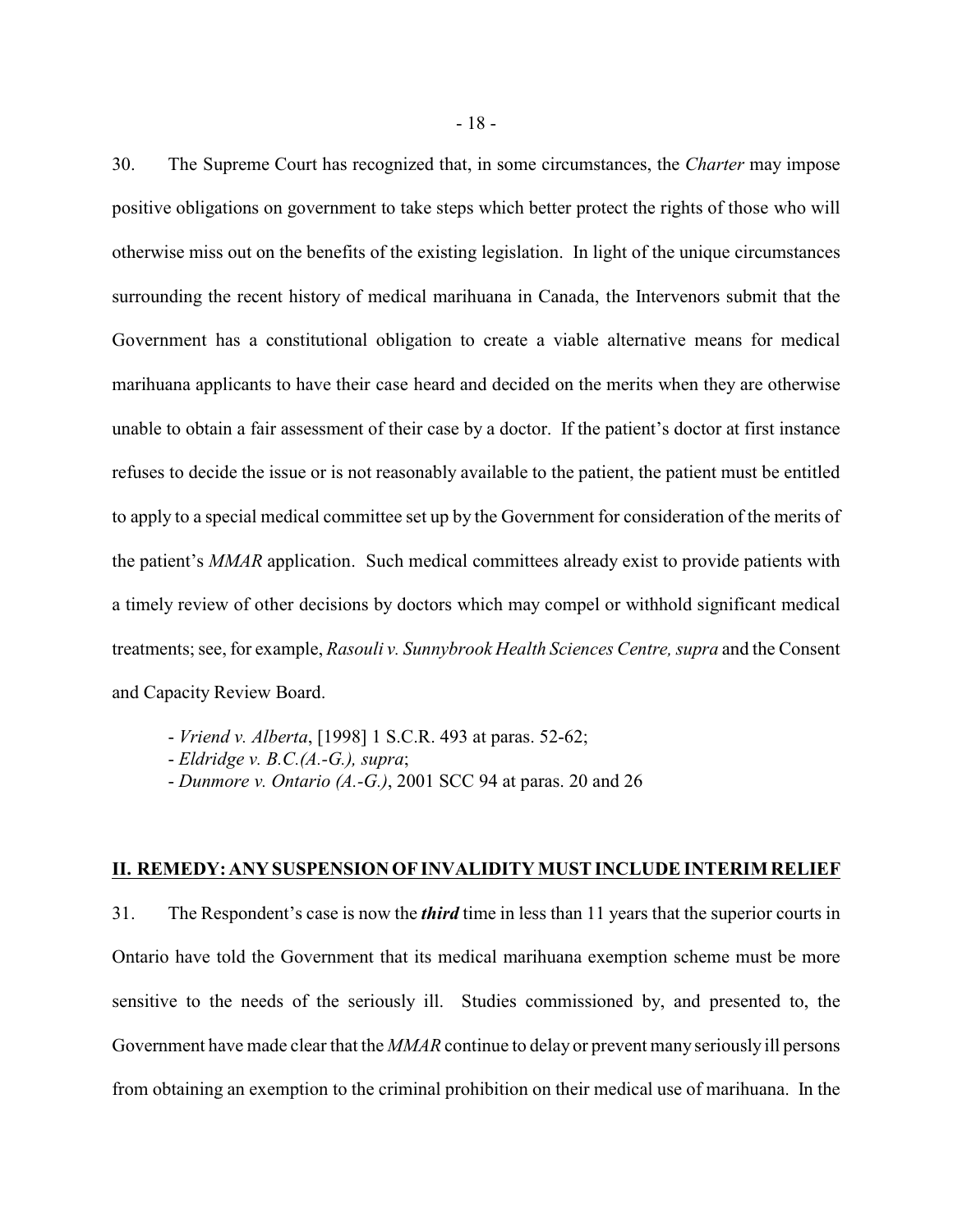meantime, seriously ill persons such as the Respondent continue to find themselves being prosecuted for using medical marihuana while they continue their search for a doctor willing to consider the merits of their *MMAR* application.

32. Once charged criminally, a seriously ill person, such as the Respondent, is forced to either engage in a complex constitutional challenge to the legislation or try and meet the very high threshold of a medical "necessity" defence. As the saga of the *Little Sisters* constitutional litigation shows, sequel challenges to ongoing *Charter* infringements from the same legislative scheme are time consuming for the courts and costly for the litigants, costs which are likely to be especially prohibitive for vulnerable litigants. Advancing a necessity defence for a medical marihuana user is not only costly, but also very difficult considering the "no other legal alternative" branch of the defence. Given the significant number of seriously ill persons who continue to use medical marihuana without the benefit of a legal exemption, it would be contrary to the public interest to expect medical marihuana users to defend their choice in criminal courts while the Government takes up to a year to come up with yet a *fourth* legislative attempt at constitutional compliance. Accordingly, the Intervenors submit that *if* a suspension of the declaration of constitutional invalidity of ss. 4 and 7 of the *CDSA* is considered necessary to permit the Government to revise its approach yet again, then any suspension must be accompanied by temporary measures to prevent future violations of other patients' s. 7 rights in the interim. Such temporary measures could include a moratorium on laying marihuana possession and production charges during the period of the suspension against anyone who can document that they suffer from one of the illnesses set out in the *MMAR*. A temporary reprieve from such criminal charges would ensure that the Government works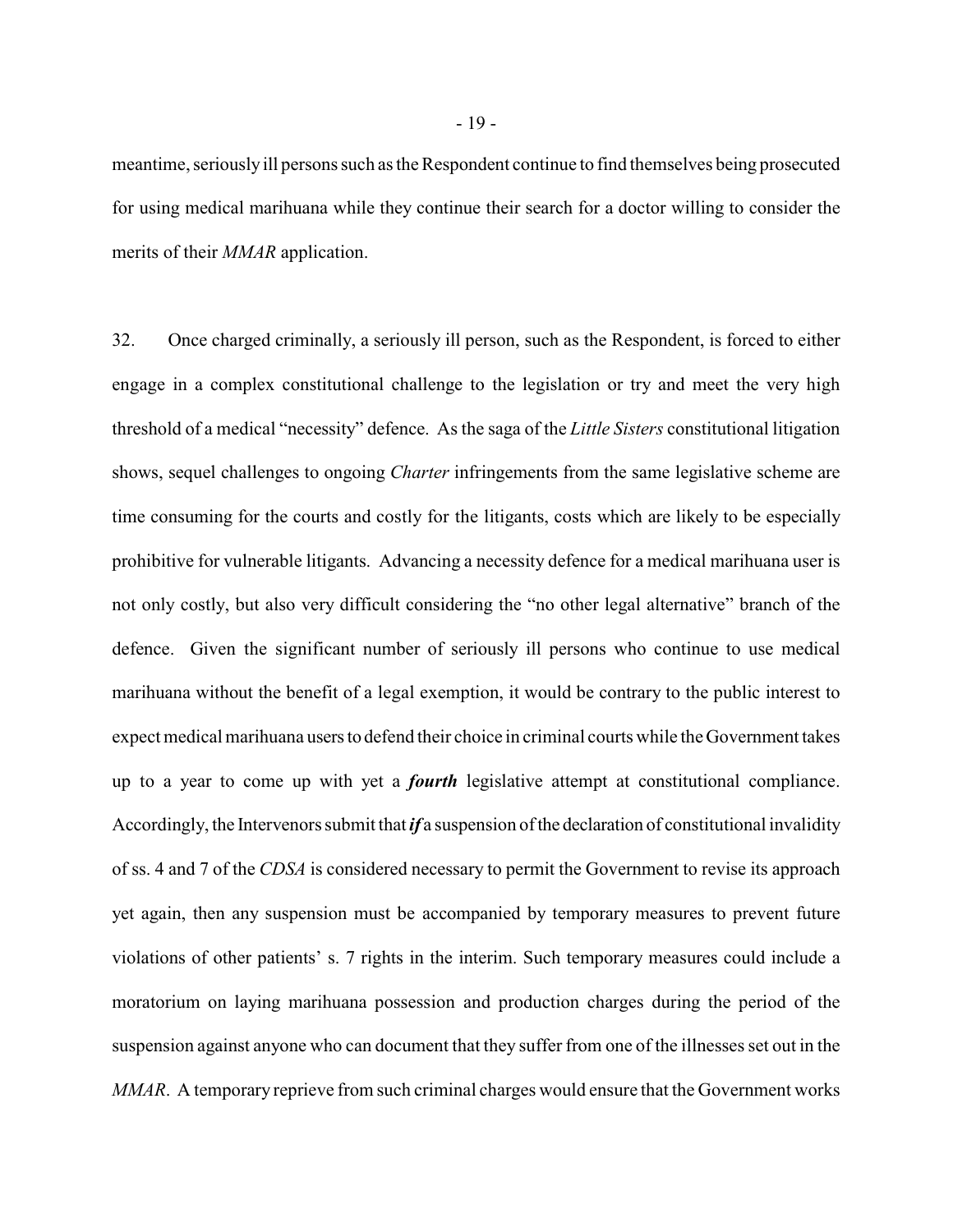expeditiously to remedy the constitutional defects of the *MMAR*. The Intervenors submit that these temporary measures are within the scope of the remedial authority conferred by s. 52.

- *R. v. McCrady* (2011), 108 O.R.(3d) 550 at para. 30 (C.A.); - *Little Sisters Book and Art Emporium v. Canada*, [2007] S.C.J. No. 2

## **PART IV - ORDER REQUESTED**

33. The Intervenors respectfully submit that the Appellant Crown's appeal should be dismissed.

34. Further, and in the alternative, the Intervenors submit that this Court should, as a condition of any temporary suspension of the declaration of constitutional invalidity, impose conditions which ensure that legitimate medical marihuana users are able to validate the legitimacy of their use other than through having to defend their medical use and the diligence of their search for medical support in a criminal court when facing a charge pursuant to ss. 4 and/or 7 of the *CDSA*.

Dated at Toronto, this  $25<sup>th</sup>$  day of April, 2012.

ALL OF WHICH IS RESPECTFULLY SUBMITTED BY:

**RYAN PECK** HIV & AIDS Legal Clinic Ontario 400 - 65 Wellesley Street East Toronto, Ontario M4Y 1G7 Tel: 416.340.7790 (ext. 47) Fax: 416.340.7248 peckr@lao.on.ca

**\_\_\_\_\_\_\_\_\_\_\_\_\_\_\_\_\_\_\_\_\_\_**

*Of Counsel for the Intervenors Of Counsel for the Intervenors Of Counsel for the Intervenors***RICHARD ELLIOTT** Canadian HIV/AIDS Legal Network 600 - 1240 Bay Street Toronto, Ontario M5R 2A7 Tel: 416.595.1666 (ext. 229) Fax: 416.595.0094 relliott@aidslaw.ca

**\_\_\_\_\_\_\_\_\_\_\_\_\_\_\_\_\_\_\_\_\_**

**PAUL BURSTEIN** Burstein Bryant Barristers 6 Adelaide Street East  $5<sup>th</sup>$  Floor Toronto, Ontario M5C 1H6 Tel: 416.927.7441 Fax: 416.488.9802 pburstein@bursteinbryant.com

**\_\_\_\_\_\_\_\_\_\_\_\_\_\_\_\_\_\_\_**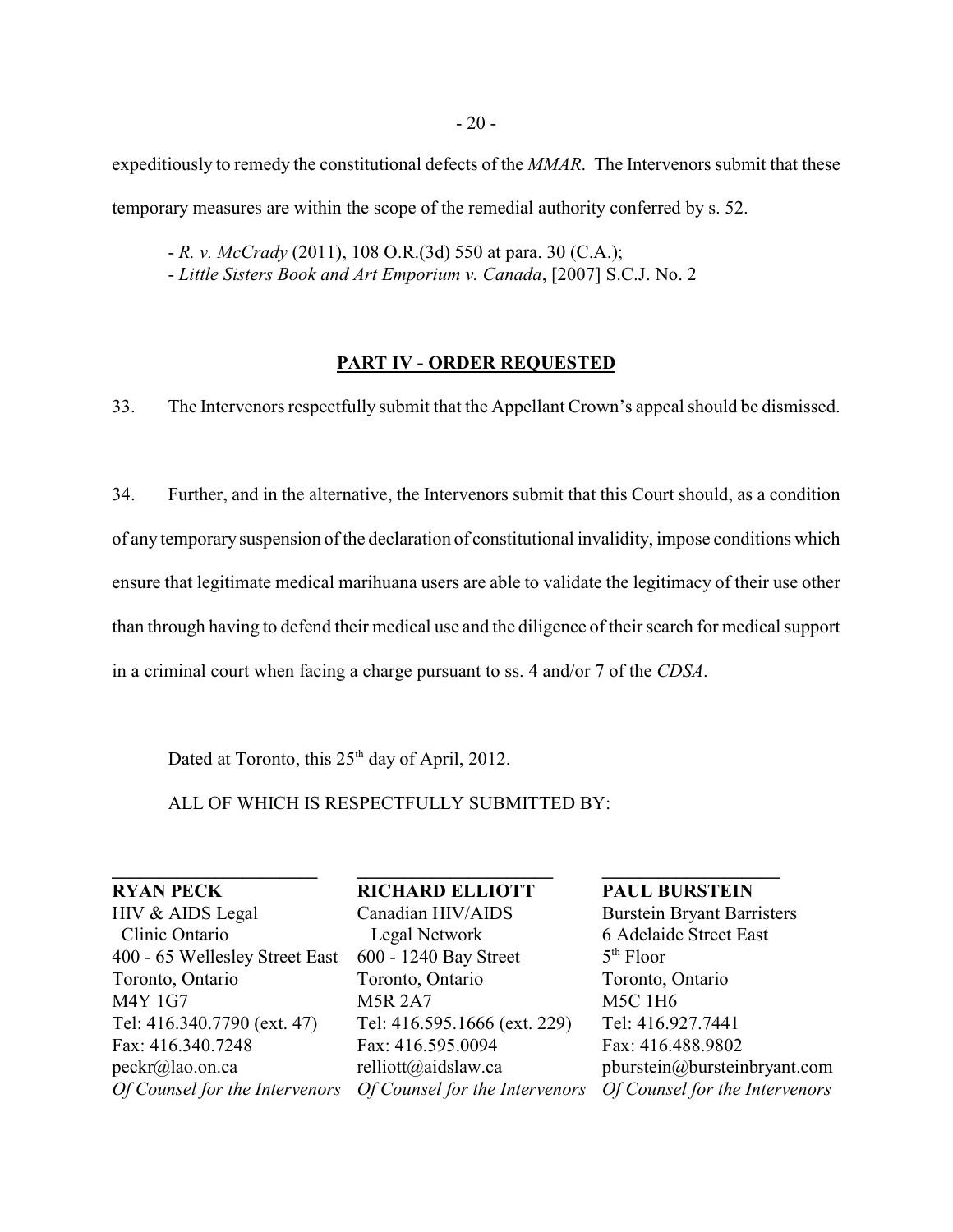# **SCHEDULE A - AUTHORITIES CITED**

- *R. v. Parker* (2000), 146 C.C.C.(3d) 193 (Ont. C.A.)
- *R. v. Hitzig,* [2003] O.J. No. 3873 (C.A.)
- *Canada (A.-G.) v. PHS Community Services Society*, [2011] S.C.J. No. 44
- *Charkaoui v. Canada (C.I.),* [2007] 1 S.C.R. 350
- *Suresh v. Canada (M.C.I.),* 2002 SCC 1
- *B.(R.) v. C.A.S. of Metropolitan Toronto*, [1995] 1 S.C.R. 315
- *New Brunswick (M.O.H.C.S.) v. G.(J.),* [1999] 3 S.C.R. 46
- *R. v. Morgentaler,* [1988] 1 S.C.R. 30
- *Fleming v. Reid* (1991), 4 O.R.(3d) 74 (C.A.)
- *Ciarlariello v. Schacter*, [1994] 2 S.C.R. 119
- *A.C. v. Manitoba,* [2009] S.C.J. No. 30
- *Rasouli v. Sunnybrook Health Sciences Centre*, [2011] O.J. No. 2984 (C.A.)
- *Baker v. Canada (M.C.I.)*, [1999] 2 S.C.R. 817
- *Godbout v. Longueuil*, [1997] 3 S.C.R. 844
- *Eldridge v. B.C. (A.-G.)*, [1997] 3 S.C.R. 624
- *Chaoulli v. Quebec (A.-G.)*, [2005] S.C.J. No. 33
- *Vriend v. Alberta*, [1998] 1 S.C.R. 493
- *Dunmore v. Ontario (A.-G.)*, 2001 SCC 94
- *R. v. Regan*, [2002] 1 S.C.R. 297
- *R. v. McCrady* (2011), 108 O.R.(3d) 550 (C.A.)
- *Little Sisters Book and Art Emporium v. Canada*, [2007] S.C.J. No. 2